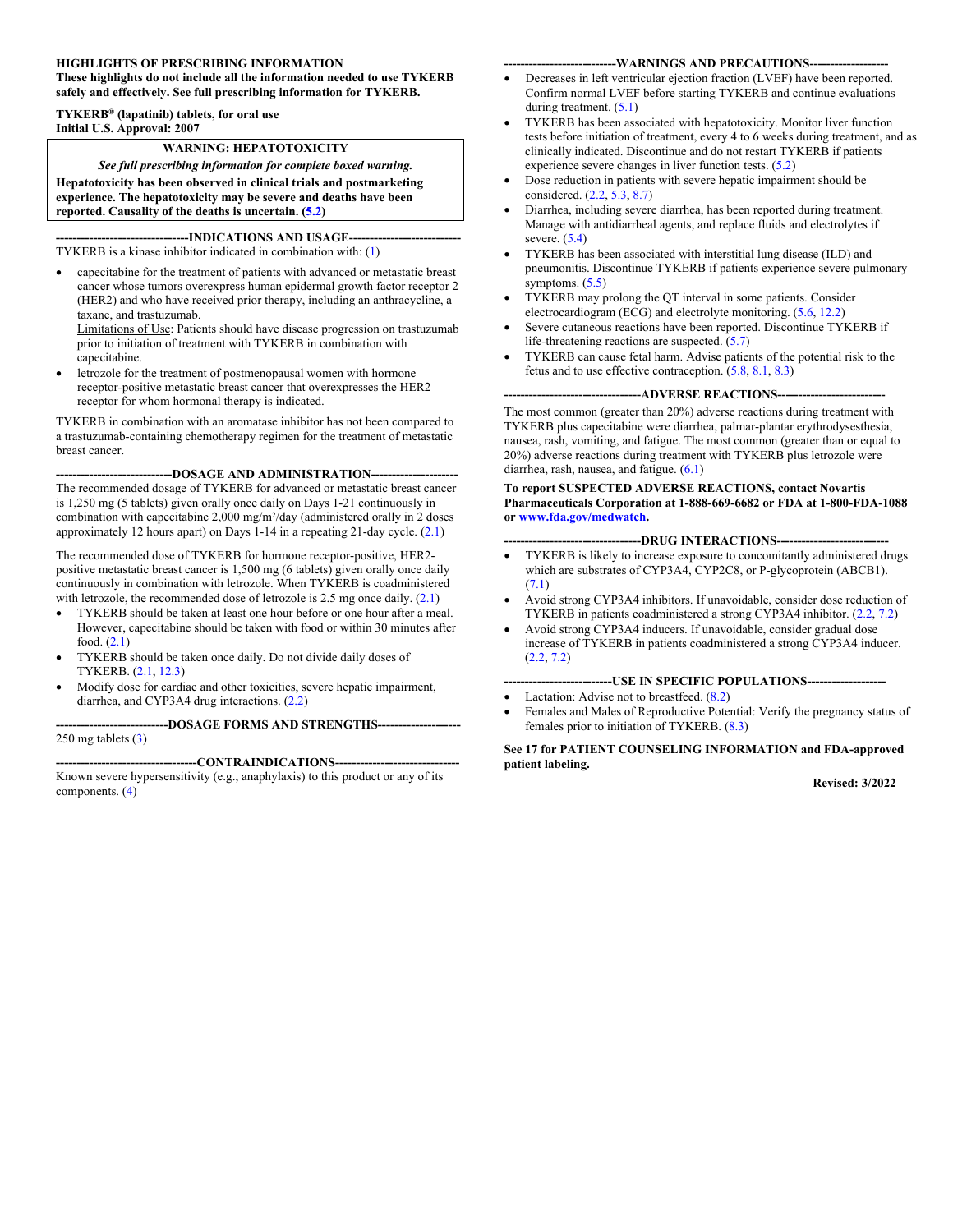#### **FULL PRESCRIBING INFORMATION: CONTENTS\* WARNING: HEPATOTOXICITY**

#### **[1 INDICATIONS AND USAGE](#page-2-0)**

- **[2 DOSAGE AND ADMINISTRATION](#page-2-3)**
	- [2.1 Recommended Dosing](#page-2-1)
	- [2.2 Dose Modification Guidelines](#page-2-2)
- **[3 DOSAGE FORMS AND STRENGTHS](#page-3-0)**
- **[4 CONTRAINDICATIONS](#page-3-1)**
- **[5 WARNINGS AND PRECAUTIONS](#page-3-3)**
	- [5.1 Decreased Left Ventricular Ejection Fraction](#page-3-2)
	- [5.2 Hepatotoxicity](#page-4-0)
	- [5.3 Patients With Severe Hepatic Impairment](#page-4-1)
	- [5.4 Diarrhea](#page-4-2)
	- [5.5 Interstitial Lung Disease/Pneumonitis](#page-4-3)
	- [5.6 QT Prolongation](#page-4-4)
	- [5.7 Severe Cutaneous Reactions](#page-4-5)
	- [5.8 Embryo-Fetal Toxicity](#page-5-0)
- **[6 ADVERSE REACTIONS](#page-5-2)**
	- [6.1 Clinical Trials Experience](#page-5-1)
- [6.2 Postmarketing Experience](#page-9-1)
- **[7 DRUG INTERACTIONS](#page-9-2)**
	- [7.1 Effects of Lapatinib on Drug-Metabolizing Enzymes and Drug](#page-9-0)  [Transport Systems](#page-9-0)
	- [7.2 Drugs That Inhibit or Induce Cytochrome P450 3A4 Enzymes](#page-10-1)
	- [7.3 Drugs That Inhibit Drug Transport Systems](#page-10-2)
	- [7.4 Acid-Reducing Agents](#page-10-3)
- **[8 USE IN SPECIFIC POPULATIONS](#page-10-4)**
- [8.1 Pregnancy](#page-10-0)
- [8.2 Lactation](#page-11-1)
- [8.3 Females and Males of Reproductive Potential](#page-11-0)
- [8.4 Pediatric Use](#page-11-2)
- [8.5 Geriatric Use](#page-11-3)
- [8.6 Renal Impairment](#page-12-1)
- [8.7 Hepatic Impairment](#page-12-0)
- **[10 OVERDOSAGE](#page-12-2)**
- **[11 DESCRIPTION](#page-12-3)**
- **[12 CLINICAL PHARMACOLOGY](#page-13-2)**
	- [12.1 Mechanism of Action](#page-13-3)
	- [12.2 Pharmacodynamics](#page-13-1)
	- [12.3 Pharmacokinetics](#page-13-0)
	- [12.5 Pharmacogenomics](#page-14-0)

#### **[13 NONCLINICAL TOXICOLOGY](#page-14-1)**

- [13.1 Carcinogenesis, Mutagenesis, Impairment of Fertility](#page-14-2)
- [13.2 Animal Toxicology and/or Pharmacology](#page-15-0)

#### **[14 CLINICAL STUDIES](#page-15-1)**

- [14.1 HER2-Positive Metastatic Breast Cancer](#page-15-2)
- [14.2 Hormone Receptor-Positive, HER2-Positive Metastatic Breast Cancer](#page-17-0)
- **[16 HOW SUPPLIED/STORAGE AND HANDLING](#page-20-0)**

#### **[17 PATIENT COUNSELING INFORMATION](#page-20-1)**

\*Sections or subsections omitted from the full prescribing information are not listed.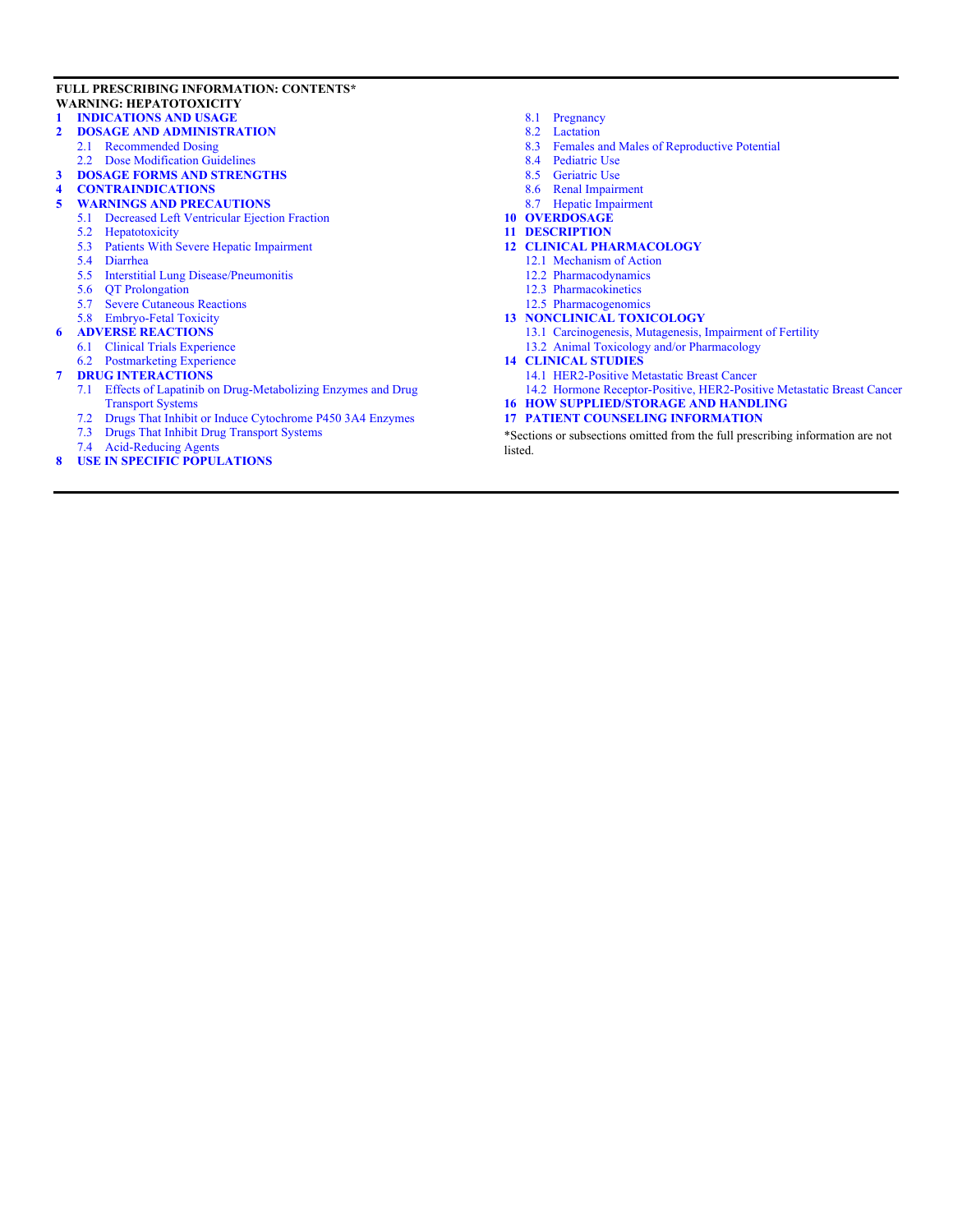## **WARNING: HEPATOTOXICITY**

**Hepatotoxicity has been observed in clinical trials and postmarketing experience. The hepatotoxicity may be severe and deaths have been reported. Causality of the deaths is uncertain** *[see Warnings and Precautions (5.2)].*

# <span id="page-2-0"></span>**1 INDICATIONS AND USAGE**

TYKERB® is indicated in combination with:

 capecitabine for the treatment of patients with advanced or metastatic breast cancer whose tumors overexpress human epidermal growth factor receptor 2 (HER2) and who have received prior therapy, including an anthracycline, a taxane, and trastuzumab.

Limitations of Use: Patients should have disease progression on trastuzumab prior to initiation of treatment with TYKERB in combination with capecitabine.

 letrozole for the treatment of postmenopausal women with hormone receptor-positive metastatic breast cancer that overexpresses the HER2 receptor for whom hormonal therapy is indicated.

TYKERB in combination with an aromatase inhibitor has not been compared to a trastuzumab-containing chemotherapy regimen for the treatment of metastatic breast cancer.

# <span id="page-2-3"></span>**2 DOSAGE AND ADMINISTRATION**

# <span id="page-2-1"></span>**2.1 Recommended Dosing**

HER2-Positive Metastatic Breast Cancer: The recommended dose of TYKERB is 1,250 mg given orally once daily on Days 1-21 continuously in combination with capecitabine 2,000 mg/m<sup>2</sup>/day (administered orally in 2 doses approximately 12 hours apart) on Days 1-14 in a repeating 21-day cycle. TYKERB should be taken at least one hour before or one hour after a meal. The dose of TYKERB should be once daily (5 tablets administered all at once); dividing the daily dose is not recommended *[see Clinical Pharmacology (12.3)]*. Capecitabine should be taken with food or within 30 minutes after food. If a day's dose is missed, the patient should not double the dose the next day. Treatment should be continued until disease progression or unacceptable toxicity occurs.

Hormone Receptor-Positive, HER2-Positive Metastatic Breast Cancer: The recommended dose of TYKERB is 1,500 mg given orally once daily continuously in combination with letrozole. When coadministered with TYKERB, the recommended dose of letrozole is 2.5 mg once daily. TYKERB should be taken at least one hour before or one hour after a meal. The dose of TYKERB should be once daily (6 tablets administered all at once); dividing the daily dose is not recommended *[see Clinical Pharmacology (12.3)]*.

# <span id="page-2-2"></span>**2.2 Dose Modification Guidelines**

Cardiac Events: TYKERB should be discontinued in patients with a decreased left ventricular ejection fraction (LVEF) that is Grade 2 or greater by National Cancer Institute Common Terminology Criteria for Adverse Events (NCI CTCAE v3.0), and in patients with an LVEF that drops below the institution's lower limit of normal (LLN) *[see Warnings and Precautions (5.1) and Adverse Reactions (6.1)]*. TYKERB in combination with capecitabine may be restarted at a reduced dose (1,000 mg/day) and in combination with letrozole may be restarted at a reduced dose of 1,250 mg/day after a minimum of 2 weeks if the LVEF recovers to normal and the patient is asymptomatic.

Hepatic Impairment: Patients with severe hepatic impairment (Child-Pugh Class C) should have their dose of TYKERB reduced. A dose reduction from 1,250 mg/day to 750 mg/day (HER2-positive metastatic breast cancer indication) or from 1,500 mg/day to 1,000 mg/day (hormone receptor-positive, HER2-positive breast cancer indication) in patients with severe hepatic impairment is predicted to adjust the area under the curve (AUC) to the normal range and should be considered. However, there are no clinical data with this dose adjustment in patients with severe hepatic impairment.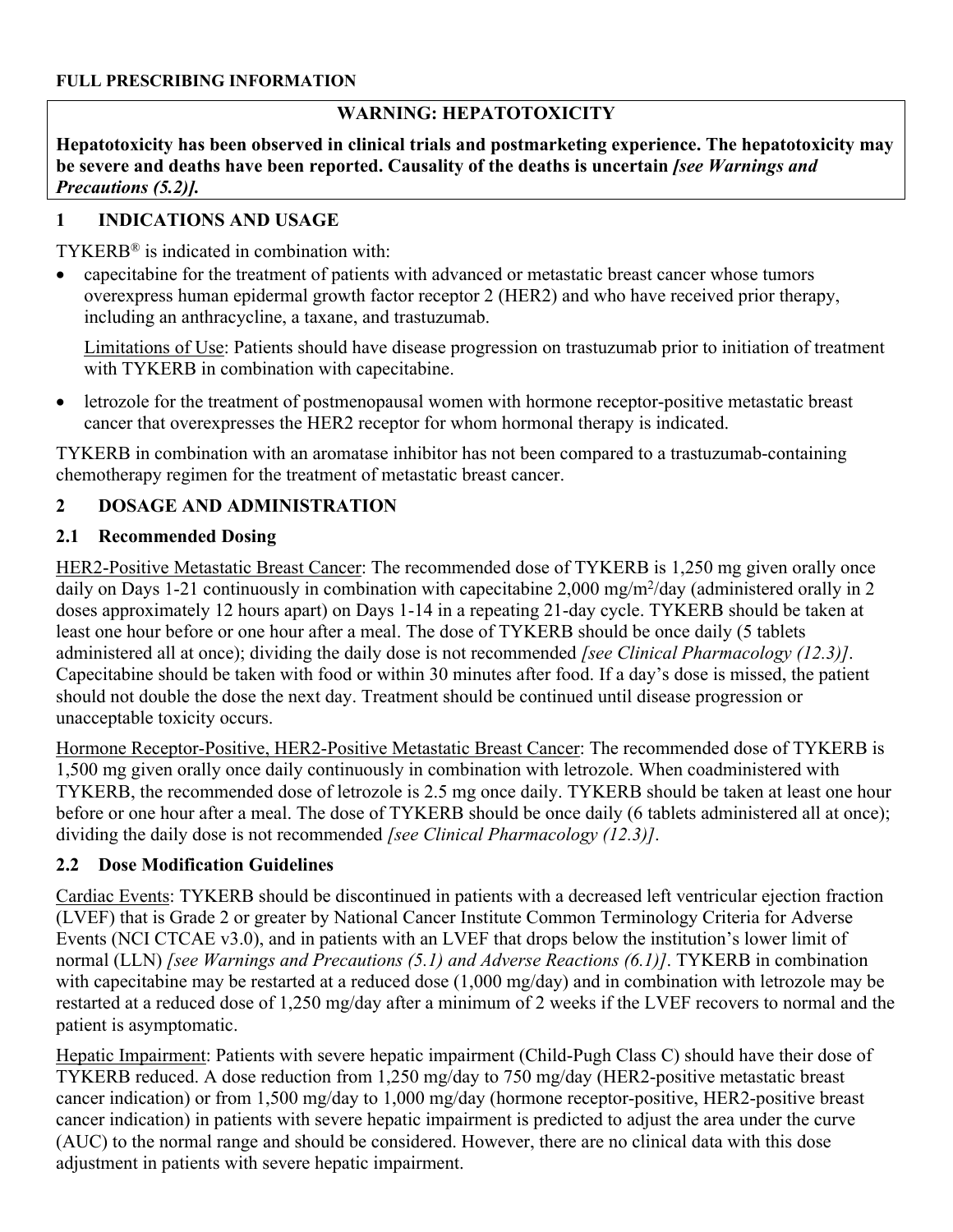Diarrhea: TYKERB should be interrupted in patients with diarrhea which is NCI CTCAE Grade 3 or Grade 1 or 2 with complicating features (moderate to severe abdominal cramping, nausea or vomiting greater than or equal to NCI CTCAE Grade 2, decreased performance status, fever, sepsis, neutropenia, frank bleeding, or dehydration). TYKERB may be reintroduced at a lower dose (reduced from 1,250 mg/day to 1,000 mg/day or from 1,500 mg/day to 1,250 mg/day) when diarrhea resolves to Grade 1 or less. TYKERB should be permanently discontinued in patients with diarrhea, which is NCI CTCAE Grade 4 *[see Warnings and Precautions (5.4) and Adverse Reactions (6.1)]*.

Concomitant Strong CYP3A4 Inhibitors: The concomitant use of strong CYP3A4 inhibitors should be avoided (e.g., ketoconazole, itraconazole, clarithromycin, atazanavir, indinavir, nefazodone, nelfinavir, ritonavir, saquinavir, telithromycin, voriconazole). Grapefruit may also increase plasma concentrations of lapatinib and should be avoided. If patients must be coadministered a strong CYP3A4 inhibitor, based on pharmacokinetic studies, a dose reduction to 500 mg/day of lapatinib is predicted to adjust the lapatinib AUC to the range observed without inhibitors and should be considered. However, there are no clinical data with this dose adjustment in patients receiving strong CYP3A4 inhibitors. If the strong inhibitor is discontinued, a washout period of approximately 1 week should be allowed before the TYKERB dose is adjusted upward to the indicated dose *[see Drug Interactions (7.2)].*

Concomitant Strong CYP3A4 Inducers: The concomitant use of strong CYP3A4 inducers should be avoided (e.g., dexamethasone, phenytoin, carbamazepine, rifampin, rifabutin, rifapentine, phenobarbital, St. John's wort). If patients must be coadministered a strong CYP3A4 inducer, based on pharmacokinetic studies, the dose of TYKERB should be titrated gradually from 1,250 mg/day up to 4,500 mg/day (HER2-positive metastatic breast cancer indication) or from 1,500 mg/day up to 5,500 mg/day (hormone receptor-positive, HER2-positive breast cancer indication) based on tolerability. This dose of TYKERB is predicted to adjust the lapatinib AUC to the range observed without inducers and should be considered. However, there are no clinical data with this dose adjustment in patients receiving strong CYP3A4 inducers. If the strong inducer is discontinued, the TYKERB dose should be reduced to the indicated dose *[see Drug Interactions (7.2)].*

Other Toxicities: Discontinuation or interruption of dosing with TYKERB may be considered when patients develop greater than or equal to Grade 2 NCI CTCAE toxicity, and can be restarted at the standard dose of 1,250 or 1,500 mg/day when the toxicity improves to Grade 1 or less. If the toxicity recurs, then TYKERB in combination with capecitabine should be restarted at a lower dose (1,000 mg/day) and in combination with letrozole should be restarted at a lower dose of 1,250 mg/day.

### **See manufacturer's prescribing information for the coadministered product dosage adjustment guidelines in the event of toxicity and other relevant safety information or contraindications.**

# <span id="page-3-0"></span>**3 DOSAGE FORMS AND STRENGTHS**

250 mg tablets — oval, biconvex, orange, film-coated with 'GS XJG' debossed on one side.

# <span id="page-3-1"></span>**4 CONTRAINDICATIONS**

TYKERB is contraindicated in patients with known severe hypersensitivity (e.g., anaphylaxis) to this product or any of its components.

# <span id="page-3-3"></span>**5 WARNINGS AND PRECAUTIONS**

# <span id="page-3-2"></span>**5.1 Decreased Left Ventricular Ejection Fraction**

TYKERB has been reported to decrease LVEF *[see Adverse Reactions (6.1)]*. In clinical trials, the majority (greater than 57%) of LVEF decreases occurred within the first 12 weeks of treatment; however, data on longterm exposure are limited. Caution should be taken if TYKERB is to be administered to patients with conditions that could impair left ventricular function. LVEF should be evaluated in all patients prior to initiation of treatment with TYKERB to ensure that the patient has a baseline LVEF that is within the institution's normal limits. LVEF should continue to be evaluated during treatment with TYKERB to ensure that LVEF does not decline below the institution's normal limits *[see Dosage and Administration (2.2)]*.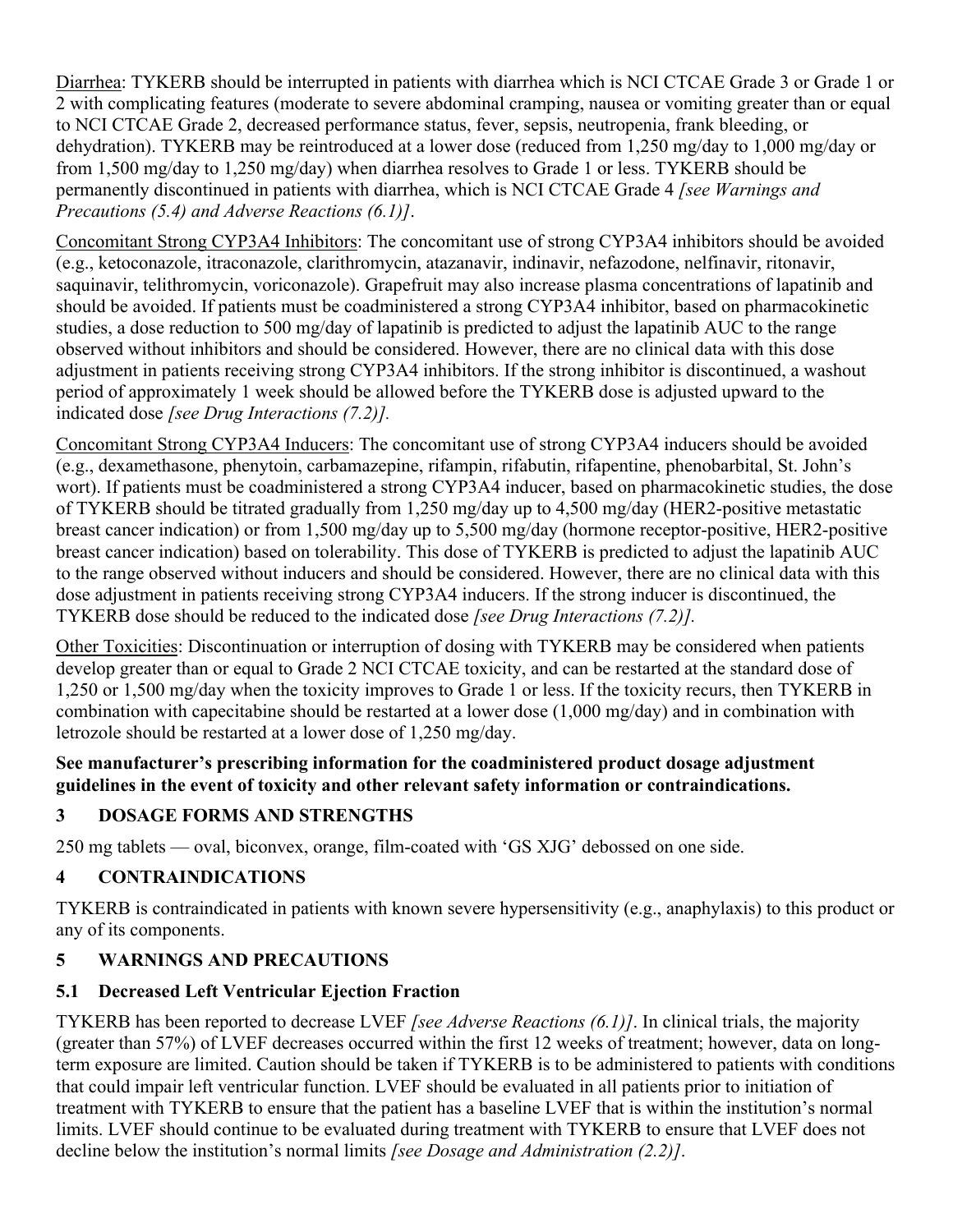# <span id="page-4-0"></span>**5.2 Hepatotoxicity**

Hepatotoxicity [alanine aminotransferase (ALT) or aspartate aminotransferase (AST) greater than 3 times the upper limit of normal (ULN) and total bilirubin greater than 2 times the ULN] has been observed in clinical trials (less than 1% of patients) and postmarketing experience. The hepatotoxicity may be severe and deaths have been reported. Causality of the deaths is uncertain. The hepatotoxicity may occur days to several months after initiation of treatment. Liver function tests (transaminases, bilirubin, and alkaline phosphatase) should be monitored before initiation of treatment, every 4 to 6 weeks during treatment, and as clinically indicated. If changes in liver function are severe, therapy with TYKERB should be discontinued and patients should not be retreated with TYKERB *[see Adverse Reactions (6.1)]*.

# <span id="page-4-1"></span>**5.3 Patients With Severe Hepatic Impairment**

If TYKERB is to be administered to patients with severe preexisting hepatic impairment, dose reduction should be considered *[see Dosage and Administration (2.2) and Use in Specific Populations (8.7)]*. In patients who develop severe hepatotoxicity while on therapy, TYKERB should be discontinued and patients should not be retreated with TYKERB *[see Warnings and Precautions (5.2)]*.

## <span id="page-4-2"></span>**5.4 Diarrhea**

Diarrhea has been reported during treatment with TYKERB *[see Adverse Reactions (6.1)]*. The diarrhea may be severe, and deaths have been reported. Diarrhea generally occurs early during treatment with TYKERB, with almost half of those patients with diarrhea first experiencing it within 6 days. This usually lasts 4 to 5 days. TYKERB-induced diarrhea is usually low-grade, with severe diarrhea of NCI CTCAE Grades 3 and 4 occurring in less than 10% and less than 1% of patients, respectively. Early identification and intervention is critical for the optimal management of diarrhea. Patients should be instructed to report any change in bowel patterns immediately. Prompt treatment of diarrhea with antidiarrheal agents (such as loperamide) after the first unformed stool is recommended. Severe cases of diarrhea may require administration of oral or intravenous electrolytes and fluids, use of antibiotics, such as fluoroquinolones (especially if diarrhea is persistent beyond 24 hours, there is fever, or Grade 3 or 4 neutropenia), and interruption or discontinuation of therapy with TYKERB *[see Dosage and Administration (2.2)]*.

## <span id="page-4-3"></span>**5.5 Interstitial Lung Disease/Pneumonitis**

TYKERB has been associated with interstitial lung disease (ILD) and pneumonitis in monotherapy or in combination with other chemotherapies *[see Adverse Reactions (6.1)]*. Patients should be monitored for pulmonary symptoms indicative of ILD or pneumonitis. TYKERB should be discontinued in patients who experience pulmonary symptoms indicative of ILD/pneumonitis, which are greater than or equal to Grade 3 (NCI CTCAE v3.0).

# <span id="page-4-4"></span>**5.6 QT Prolongation**

A concentration-dependent QT prolongation has been associated with TYKERB *[see Clinical Pharmacology (12.2)]*. Monitor patients who have or may develop prolongation of QTc during treatment with TYKERB. These conditions include patients with hypokalemia or hypomagnesemia, with congenital long QT syndrome, patients taking antiarrhythmic medicines or other medicinal products with known risk for QT prolongation/Torsades de Pointes, and cumulative high-dose anthracycline therapy. Correct hypokalemia or hypomagnesemia prior to TYKERB administration.

## <span id="page-4-5"></span>**5.7 Severe Cutaneous Reactions**

Severe cutaneous reactions have been reported with TYKERB. If life-threatening reactions, such as erythema multiforme, Stevens-Johnson syndrome, or toxic epidermal necrolysis (e.g., progressive skin rash often with blisters or mucosal lesions) are suspected, discontinue treatment with TYKERB.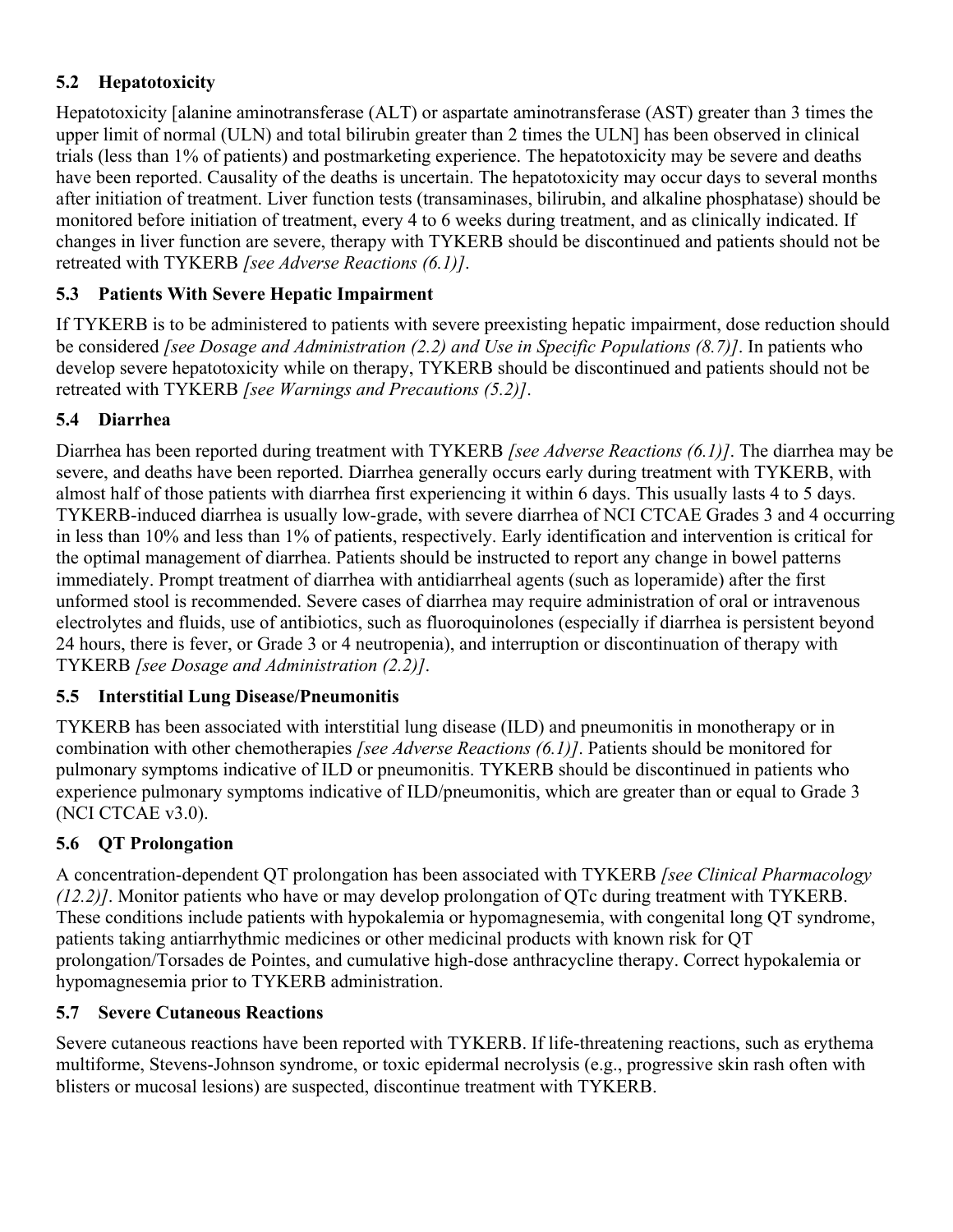# <span id="page-5-0"></span>**5.8 Embryo-Fetal Toxicity**

Based on its mechanism of action and findings in animal studies, TYKERB can cause fetal harm when administered to a pregnant woman. In animal reproductive studies, administration of lapatinib to pregnant rats during the period of organogenesis and through lactation led to death of offspring within the first 4 days after birth at maternal exposures that were  $> 3.3$  times the human clinical exposure based on AUC following 1,250 mg dose of lapatinib plus capecitabine. When administered to pregnant animals during the period of organogenesis, lapatinib caused fetal anomalies (rats) or abortions (rabbits) at maternally toxic doses (with maternal exposures approximately 6.4 and 0.2 times, respectively, the human clinical exposure based on AUC following 1,250 mg dose of lapatinib plus capecitabine).

Advise pregnant women and females of reproductive potential of the potential risk to the fetus *[see Use in Specific Populations (8.1) and Clinical Pharmacology (12.1)]*. Verify the pregnancy status of females of reproductive potential prior to initiation of TYKERB. Advise females of reproductive potential to use effective contraception during treatment with TYKERB and for 1 week after the last dose. Advise male patients with female partners of reproductive potential to use effective contraception during treatment with TYKERB and for 1 week after the last dose *[see Use in Specific Populations (8.1, 8.3)]*.

## <span id="page-5-2"></span>**6 ADVERSE REACTIONS**

## <span id="page-5-1"></span>**6.1 Clinical Trials Experience**

Because clinical trials are conducted under widely varying conditions, adverse reaction rates observed in the clinical trials of a drug cannot be directly compared to rates in the clinical trials of another drug and may not reflect the rates observed in practice.

HER2-Positive Metastatic Breast Cancer: The safety of TYKERB has been evaluated in more than 12,000 patients in clinical trials. The efficacy and safety of TYKERB in combination with capecitabine in breast cancer was evaluated in 198 patients in a randomized, Phase 3 trial *[see Clinical Studies (14.1)].* Adverse reactions, which occurred in at least 10% of patients in either treatment arm and were higher in the combination arm, are shown in Table 1.

The most common adverse reactions (greater than 20%) during therapy with TYKERB plus capecitabine were gastrointestinal (diarrhea, nausea, and vomiting), dermatologic (palmar-plantar erythrodysesthesia and rash), and fatigue. Diarrhea was the most common adverse reaction resulting in discontinuation of study medication.

The most common Grades 3 and 4 adverse reactions (NCI CTCAE v3.0) were diarrhea and palmar-plantar erythrodysesthesia. Selected laboratory abnormalities are shown in Table 2.

|                                   | -                          |                                                                                          | л.            |                            |                                                               |               |
|-----------------------------------|----------------------------|------------------------------------------------------------------------------------------|---------------|----------------------------|---------------------------------------------------------------|---------------|
|                                   |                            | TYKERB $1,250$ mg/day +<br>Capecitabine<br>$2,000$ mg/m <sup>2</sup> /day<br>$(N = 198)$ |               |                            | Capecitabine<br>$2,500$ mg/m <sup>2</sup> /day<br>$(N = 191)$ |               |
|                                   | All<br>Grades <sup>a</sup> | Grade<br>3                                                                               | Grade<br>4    | All<br>Grades <sup>a</sup> | Grade<br>3                                                    | Grade<br>4    |
| <b>Reactions</b>                  | $\frac{0}{0}$              | $\frac{0}{0}$                                                                            | $\frac{6}{6}$ | $\frac{6}{6}$              | $\frac{6}{6}$                                                 | $\frac{6}{6}$ |
| <b>Gastrointestinal disorders</b> |                            |                                                                                          |               |                            |                                                               |               |
| Diarrhea                          | 65                         | 13                                                                                       |               | 40                         | 10                                                            | $\Omega$      |
| Nausea                            | 44                         | $\overline{2}$                                                                           | 0             | 43                         | $\overline{2}$                                                | $\Omega$      |
| Vomiting                          | 26                         | 2                                                                                        | 0             | 21                         | $\overline{2}$                                                | 0             |
| Stomatitis                        | 14                         | $\Omega$                                                                                 | 0             | 11                         | $\leq 1$                                                      | $\Omega$      |
| Dyspepsia                         | 11                         | $\leq 1$                                                                                 |               | 3                          | $\Omega$                                                      | $\theta$      |

#### **Table 1. Adverse Reactions Occurring in Greater Than or Equal to 10% of Patients**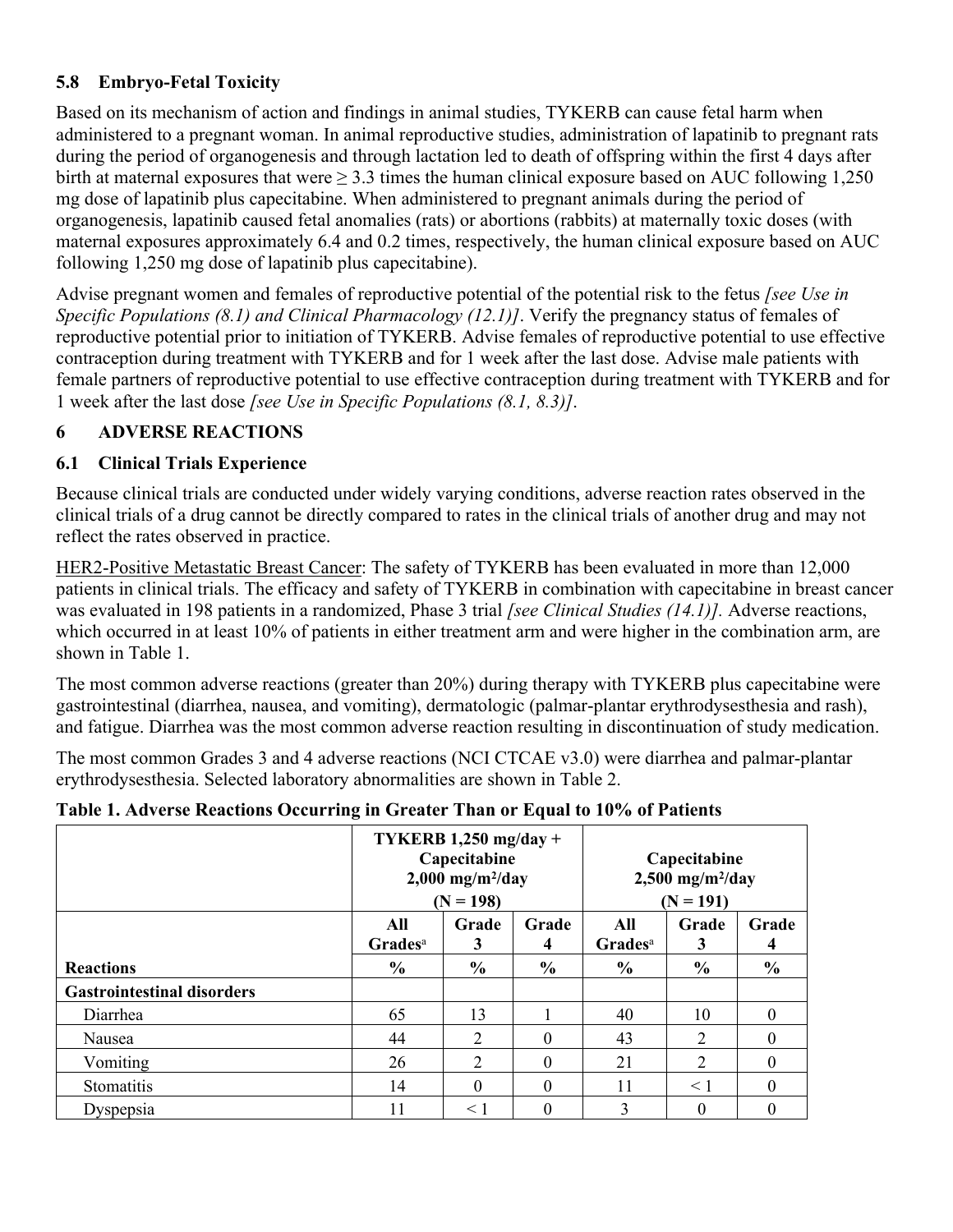| <b>Skin and subcutaneous tissue</b><br>disorders               |    |          |          |    |               |          |
|----------------------------------------------------------------|----|----------|----------|----|---------------|----------|
| Palmar-plantar erythrodysesthesia                              | 53 | 12       | $\Omega$ | 51 | 14            | 0        |
| Rash <sup>b</sup>                                              | 28 |          | $\theta$ | 14 |               | $\theta$ |
| Dry skin                                                       | 10 | $\Omega$ | $\theta$ | 6  | $\Omega$      | $\Omega$ |
| <b>General disorders and administration</b><br>site conditions |    |          |          |    |               |          |
| Mucosal inflammation                                           | 15 | $\Omega$ | $\Omega$ | 12 | 2             | 0        |
| <b>Musculoskeletal and connective tissue</b>                   |    |          |          |    |               |          |
| disorders                                                      |    |          |          |    |               |          |
| Pain in extremity                                              | 12 |          | $\Omega$ | 7  | $\leq$ 1      | 0        |
| Back pain                                                      | 11 |          | $\Omega$ | 6  | $\leq 1$      | $\Omega$ |
| Respiratory, thoracic, and<br>mediastinal disorders            |    |          |          |    |               |          |
| Dyspnea                                                        | 12 | 3        | $\Omega$ | 8  | $\mathcal{L}$ | 0        |
| <b>Psychiatric disorders</b>                                   |    |          |          |    |               |          |
| Insomnia                                                       | 10 | $\leq 1$ | $\Omega$ | 6  | $\Omega$      | 0        |

<sup>a</sup> NCI CTCAE v3.0.

<sup>b</sup> Grade 3 dermatitis acneiform was reported in less than 1% of patients in the group receiving TYKERB plus capecitabine.

**Table 2. Selected Laboratory Abnormalities**

|                        | <b>TYKERB 1,250 mg/day + Capecitabine</b><br>$2,000$ mg/m <sup>2</sup> /day |               |               | Capecitabine $2,500$ mg/m <sup>2</sup> /day |               |               |
|------------------------|-----------------------------------------------------------------------------|---------------|---------------|---------------------------------------------|---------------|---------------|
|                        | All Grades <sup>a</sup>                                                     | Grade 3       | Grade 4       | All Grades <sup>a</sup>                     | Grade 3       | Grade 4       |
| <b>Parameters</b>      | $\frac{6}{6}$                                                               | $\frac{6}{6}$ | $\frac{6}{6}$ | $\frac{6}{9}$                               | $\frac{6}{9}$ | $\frac{6}{6}$ |
| Hematologic            |                                                                             |               |               |                                             |               |               |
| Hemoglobin             | 56                                                                          | $\leq 1$      | $\Omega$      | 53                                          |               | $\theta$      |
| Platelets              | 18                                                                          | $\leq 1$      | $\Omega$      | 17                                          | $\leq$ 1      | < 1           |
| Neutrophils            | 22                                                                          | 3             | < 1           | 31                                          | 2             |               |
| Hepatic                |                                                                             |               |               |                                             |               |               |
| <b>Total Bilirubin</b> | 45                                                                          |               |               | 30                                          |               |               |
| <b>AST</b>             | 49                                                                          |               | $\leq 1$      | 43                                          | $\mathcal{D}$ | $\theta$      |
| <b>ALT</b>             | 37                                                                          |               |               | 33                                          |               |               |

Abbreviations: ALT, alanine aminotransferase; AST, aspartate aminotransferase. <sup>a</sup> NCI CTCAE v3.0.

Hormone Receptor-Positive, Metastatic Breast Cancer: In a randomized, Phase 3 clinical trial of patients  $(N = 1286)$  with hormone receptor-positive, metastatic breast cancer, who had not received chemotherapy for their metastatic disease, patients received letrozole with or without TYKERB. In this trial, the safety profile of TYKERB was consistent with previously reported results from trials of TYKERB in the advanced or metastatic breast cancer population. Adverse reactions, which occurred in at least 10% of patients in either treatment arm and were higher in the combination arm are shown in Table 3. Selected laboratory abnormalities are shown in Table 4.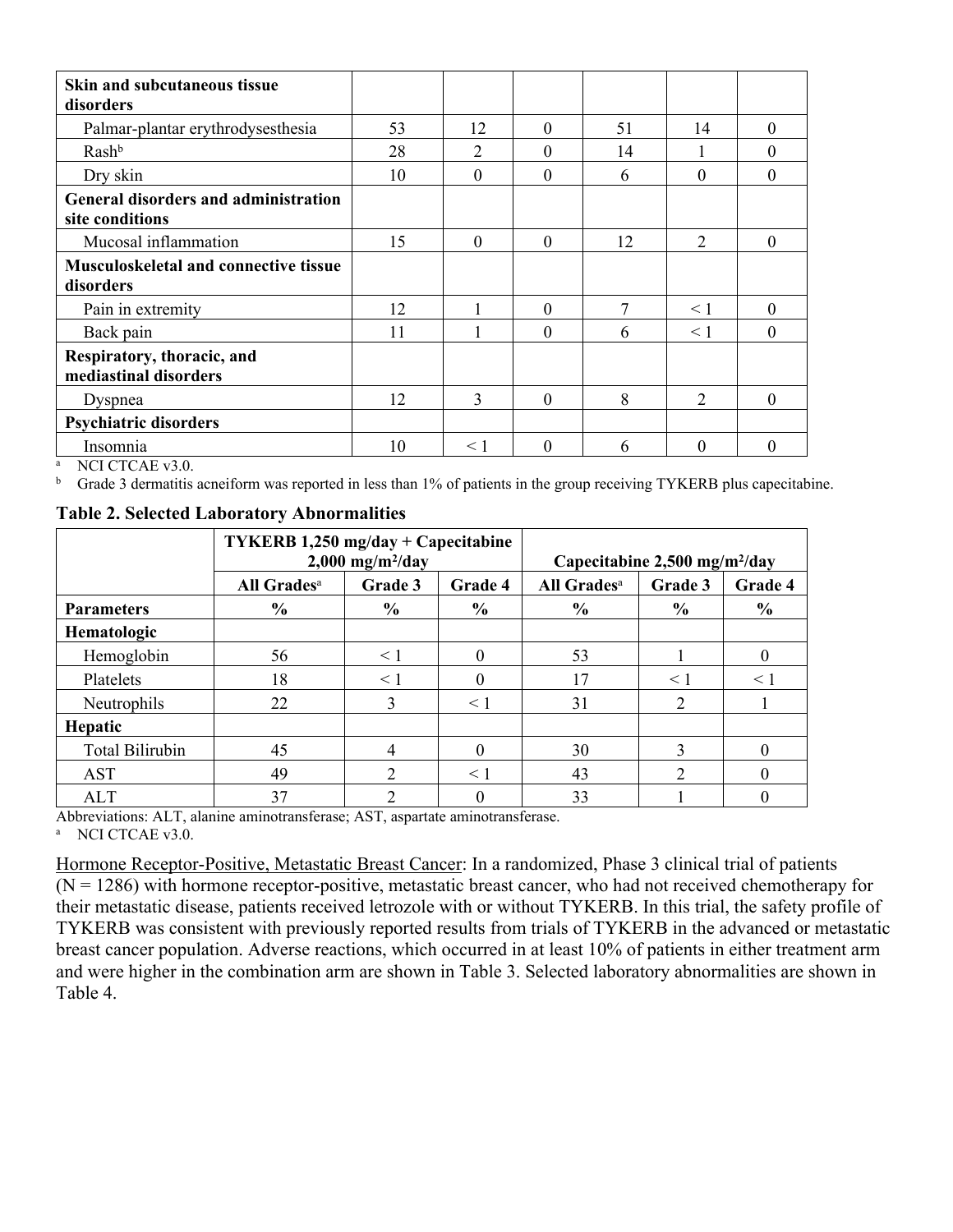|                                                                |                                   | TYKERB $1,500$ mg/day +<br>Letrozole 2.5 mg/day<br>$(N = 654)$ |                  | Letrozole 2.5 mg/day<br>$(N = 624)$ |               |                  |
|----------------------------------------------------------------|-----------------------------------|----------------------------------------------------------------|------------------|-------------------------------------|---------------|------------------|
|                                                                | All<br><b>Grades</b> <sup>a</sup> | Grade<br>3                                                     | Grade<br>4       | All<br>Grades <sup>a</sup>          | Grade<br>3    | Grade<br>4       |
| <b>Reactions</b>                                               | $\frac{0}{0}$                     | $\frac{0}{0}$                                                  | $\frac{0}{0}$    | $\frac{0}{0}$                       | $\frac{0}{0}$ | $\frac{0}{0}$    |
| <b>Gastrointestinal disorders</b>                              |                                   |                                                                |                  |                                     |               |                  |
| Diarrhea                                                       | 64                                | 9                                                              | $\leq 1$         | 20                                  | $\leq 1$      | $\boldsymbol{0}$ |
| Nausea                                                         | 31                                | $\leq 1$                                                       | $\Omega$         | 21                                  | $\leq 1$      | $\mathbf{0}$     |
| Vomiting                                                       | 17                                | 1                                                              | $\leq 1$         | 11                                  | $\leq 1$      | $\leq 1$         |
| Anorexia                                                       | 11                                | $\leq 1$                                                       | $\mathbf{0}$     | 9                                   | $\leq 1$      | $\boldsymbol{0}$ |
| <b>Skin and subcutaneous tissue</b><br>disorders               |                                   |                                                                |                  |                                     |               |                  |
| Rashb                                                          | 44                                | $\mathbf{1}$                                                   | $\mathbf{0}$     | 13                                  | $\theta$      | $\mathbf{0}$     |
| Dry skin                                                       | 13                                | $\leq 1$                                                       | $\mathbf{0}$     | $\overline{4}$                      | $\mathbf{0}$  | $\mathbf{0}$     |
| Alopecia                                                       | 13                                | < 1                                                            | $\mathbf{0}$     | $\overline{7}$                      | $\mathbf{0}$  | $\mathbf{0}$     |
| Pruritus                                                       | 12                                | $\leq 1$                                                       | $\mathbf{0}$     | 9                                   | $\leq 1$      | $\mathbf{0}$     |
| Nail disorder                                                  | 11                                | < 1                                                            | $\theta$         | < 1                                 | $\theta$      | $\theta$         |
| <b>General disorders and administration</b><br>site conditions |                                   |                                                                |                  |                                     |               |                  |
| Fatigue                                                        | 20                                | $\overline{2}$                                                 | $\mathbf{0}$     | 17                                  | $\leq 1$      | $\overline{0}$   |
| Asthenia                                                       | 12                                | $\leq 1$                                                       | $\boldsymbol{0}$ | 11                                  | $\leq 1$      | $\boldsymbol{0}$ |
| <b>Nervous system disorders</b>                                |                                   |                                                                |                  |                                     |               |                  |
| Headache                                                       | 14                                | $\leq 1$                                                       | $\mathbf{0}$     | 13                                  | $\leq 1$      | $\mathbf{0}$     |
| Respiratory, thoracic, and mediastinal<br>disorders            |                                   |                                                                |                  |                                     |               |                  |
| Epistaxis                                                      | 11                                | $\leq 1$                                                       | $\mathbf{0}$     | $\overline{2}$                      | $\leq 1$      | $\boldsymbol{0}$ |

#### **Table 3. Adverse Reactions Occurring in Greater Than or Equal to 10% of Patients**

<sup>a</sup> NCI CTCAE v3.0.

<sup>b</sup> In addition to the rash reported under "Skin and subcutaneous tissue disorders", 3 additional subjects in each treatment arm had rash under "Infections and infestations"; none were Grade 3 or 4.

**Table 4. Selected Laboratory Abnormalities**

|                           | TYKERB 1,500 mg/day + Letrozole<br>$2.5$ mg/day |                                               |               |               | Letrozole 2.5 mg/day |               |
|---------------------------|-------------------------------------------------|-----------------------------------------------|---------------|---------------|----------------------|---------------|
|                           | All Grades <sup>a</sup>                         | Grade 3<br>All Grades <sup>a</sup><br>Grade 4 |               |               | Grade 3              | Grade 4       |
| <b>Hepatic Parameters</b> | $\frac{6}{9}$                                   | $\frac{0}{0}$                                 | $\frac{0}{0}$ | $\frac{0}{0}$ | $\frac{6}{9}$        | $\frac{6}{9}$ |
| <b>AST</b>                |                                                 |                                               |               | 36            |                      |               |
| ALT                       | 46                                              |                                               |               | 35            |                      |               |
| <b>Total Bilirubin</b>    |                                                 |                                               |               |               |                      |               |

Abbreviations: ALT, alanine aminotransferase; AST, aspartate aminotransferase.

<sup>a</sup> NCI CTCAE v3.0.

Hormone Receptor-Positive, HER2+ Metastatic Breast Cancer: In another randomized, Phase 3 clinical trial of postmenopausal patients ( $N = 355$ ) with hormone receptor positive (HR+), HER2-positive metastatic breast cancer (MBC) which had progressed after prior trastuzumab-containing chemotherapy and endocrine therapies, patients received TYKERB with trastuzumab and an aromatase inhibitor (AI) (letrozole, exemestane, or anastrozole), TYKERB with an AI, or trastuzumab with an AI. In this trial, the safety profile of the treatment groups was consistent with the known safety of these agents. The most frequent study treatment-related AEs (> 10%) in each of the TYKERB-containing treatment arms were diarrhea, rash, paronychia, nausea, stomatitis,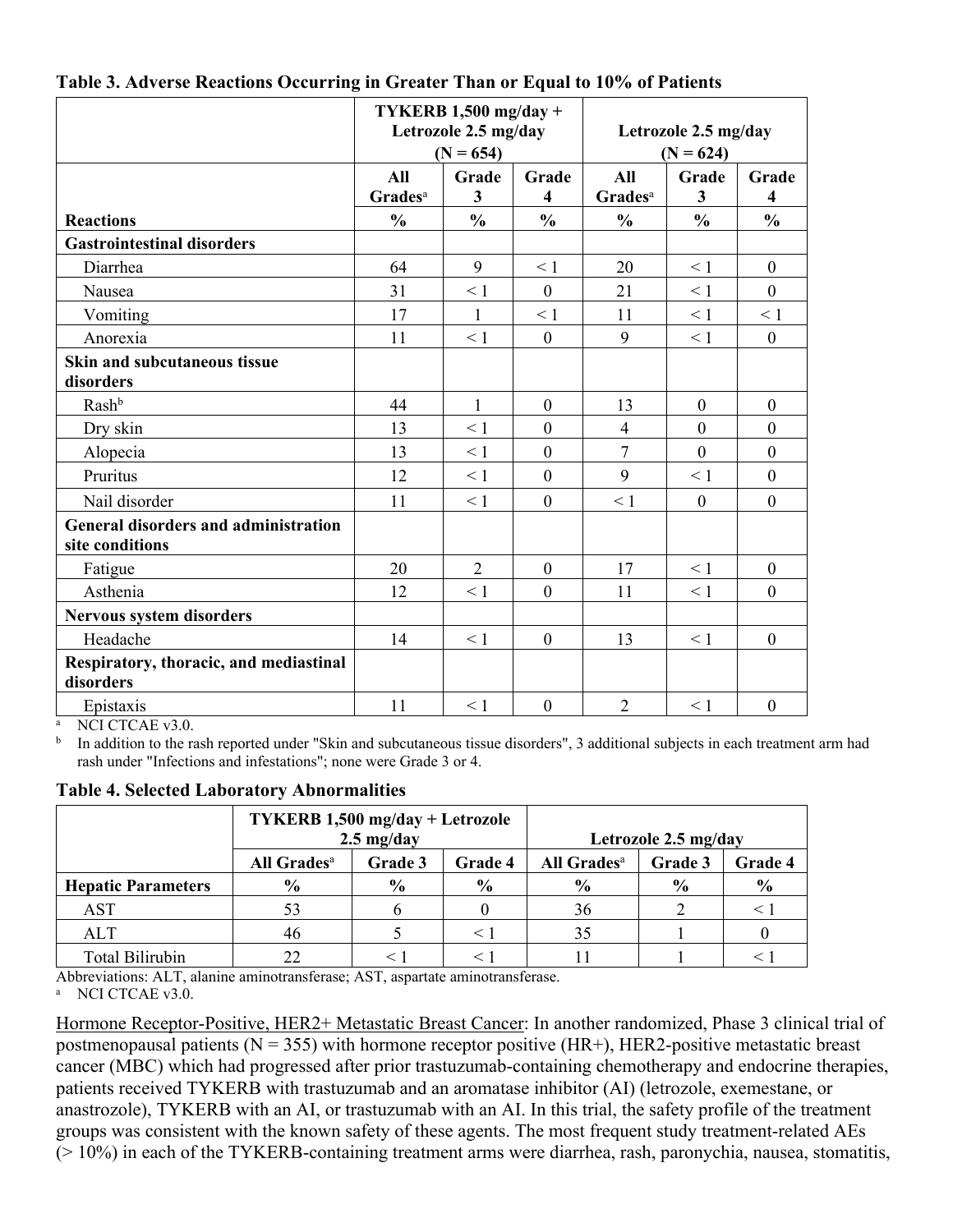dermatitis acneiform, and decreased appetite, which were infrequent to absent in the trastuzumab treatment arm. The frequency of cardiac AEs (mostly decrease in ejection fraction) was 7% in the TYKERB+trastuzumab+AI group, 2% in the TYKERB+AI group and 3% in the trastuzumab+AI group. Adverse reactions which occurred in at least 10% of patients in the treatment arms are shown in Table 5.

|                                                                   |                     | <b>TYKERB</b> (1,000 mg)<br>+ Trastuzumab<br>$+ AI$<br>$(N = 118)$ |                         |                     |                  | <b>TYKERB</b> (1,500 mg)<br>$+ AI$<br>$(N = 119)$ |                     |                  |                         | Trastuzumab<br>$+ AI$<br>$(N = 116)$ |  |
|-------------------------------------------------------------------|---------------------|--------------------------------------------------------------------|-------------------------|---------------------|------------------|---------------------------------------------------|---------------------|------------------|-------------------------|--------------------------------------|--|
|                                                                   | All                 | Grade                                                              | Grade                   | All                 | Grade            | Grade                                             | All                 | Grade            | Grade                   |                                      |  |
|                                                                   | Grades <sup>a</sup> | $\overline{\mathbf{3}}$                                            | $\overline{\mathbf{4}}$ | Grades <sup>a</sup> | $\mathbf{3}$     | $\overline{\mathbf{4}}$                           | Grades <sup>a</sup> | $\mathbf{3}$     | $\overline{\mathbf{4}}$ |                                      |  |
| <b>Reactions</b>                                                  | (%)                 | (%)                                                                | $(\%)$                  | $(\%)$              | (%)              | $(\%)$                                            | (%)                 | (%)              | $(\%)$                  |                                      |  |
| <b>Gastrointestinal</b><br>disorders                              |                     |                                                                    |                         |                     |                  |                                                   |                     |                  |                         |                                      |  |
| Diarrhea                                                          | 69                  | 13                                                                 | $\boldsymbol{0}$        | 51                  | 6                | $\boldsymbol{0}$                                  | 9                   | $\boldsymbol{0}$ | $\boldsymbol{0}$        |                                      |  |
| Nausea                                                            | 22                  | $\overline{0}$                                                     | $\boldsymbol{0}$        | 22                  | $\overline{2}$   | $\boldsymbol{0}$                                  | 9                   | $\mathbf{0}$     | $\boldsymbol{0}$        |                                      |  |
| Stomatitis                                                        | 17                  | $\boldsymbol{0}$                                                   | $\boldsymbol{0}$        | 13                  | $\leq 1$         | $\boldsymbol{0}$                                  | $\overline{3}$      | $\boldsymbol{0}$ | $\boldsymbol{0}$        |                                      |  |
| Vomiting                                                          | 10                  | $\overline{0}$                                                     | $\boldsymbol{0}$        | 14                  | $\mathbf{0}$     | $\boldsymbol{0}$                                  | $\leq 1$            | $\leq 1$         | $\boldsymbol{0}$        |                                      |  |
| Skin and<br>subcutaneous tissue<br>disorders                      |                     |                                                                    |                         |                     |                  |                                                   |                     |                  |                         |                                      |  |
| Rashb                                                             | 54                  | $\overline{0}$                                                     | $\boldsymbol{0}$        | 44                  | $\overline{3}$   | $\boldsymbol{0}$                                  | 5                   | $\boldsymbol{0}$ | $\boldsymbol{0}$        |                                      |  |
| Palmar-plantar<br>erythrodysesthesia                              | 10                  | $\boldsymbol{0}$                                                   | $\boldsymbol{0}$        | $\,8\,$             | $\leq 1$         | $\boldsymbol{0}$                                  | $\leq 1$            | $\boldsymbol{0}$ | $\boldsymbol{0}$        |                                      |  |
| Alopecia                                                          | 10                  | $\overline{0}$                                                     | $\boldsymbol{0}$        | $\overline{7}$      | $\boldsymbol{0}$ | $\boldsymbol{0}$                                  | $\overline{2}$      | $\boldsymbol{0}$ | $\boldsymbol{0}$        |                                      |  |
| <b>General disorders</b><br>and administration<br>site conditions |                     |                                                                    |                         |                     |                  |                                                   |                     |                  |                         |                                      |  |
| Fatigue                                                           | 12                  | $\leq 1$                                                           | $\mathbf{0}$            | 14                  | $\overline{2}$   | $\boldsymbol{0}$                                  | 10                  | $\mathbf{0}$     | $\boldsymbol{0}$        |                                      |  |
| <b>Musculoskeletal</b><br>and connective<br>tissue disorders      |                     |                                                                    |                         |                     |                  |                                                   |                     |                  |                         |                                      |  |
| Arthralgia                                                        | 13                  | $\leq 1$                                                           | $\mathbf{0}$            | 14                  | $\mathbf{0}$     | $\boldsymbol{0}$                                  | 12                  | $\boldsymbol{0}$ | $\boldsymbol{0}$        |                                      |  |
| Pain in extremity                                                 | $7\phantom{.0}$     | $\leq 1$                                                           | $\boldsymbol{0}$        | 10                  | $\boldsymbol{0}$ | $\boldsymbol{0}$                                  | $\overline{3}$      | $\boldsymbol{0}$ | $\boldsymbol{0}$        |                                      |  |
| Respiratory,<br>thoracic, and<br>mediastinal<br>disorders         |                     |                                                                    |                         |                     |                  |                                                   |                     |                  |                         |                                      |  |
| Cough                                                             | 8                   | $\overline{0}$                                                     | $\boldsymbol{0}$        | 8                   | $\boldsymbol{0}$ | $\boldsymbol{0}$                                  | 15                  | $\boldsymbol{0}$ | $\boldsymbol{0}$        |                                      |  |
| <b>Metabolism and</b><br>nutrition disorders                      |                     |                                                                    |                         |                     |                  |                                                   |                     |                  |                         |                                      |  |
| Decreased<br>appetite                                             | 18                  | $\boldsymbol{0}$                                                   | $\boldsymbol{0}$        | 13                  | $\boldsymbol{0}$ | $\boldsymbol{0}$                                  | $\overline{3}$      | $\boldsymbol{0}$ | $\boldsymbol{0}$        |                                      |  |

**Table 5. Adverse Reactions Occurring in Greater Than or Equal to 10% of Patients**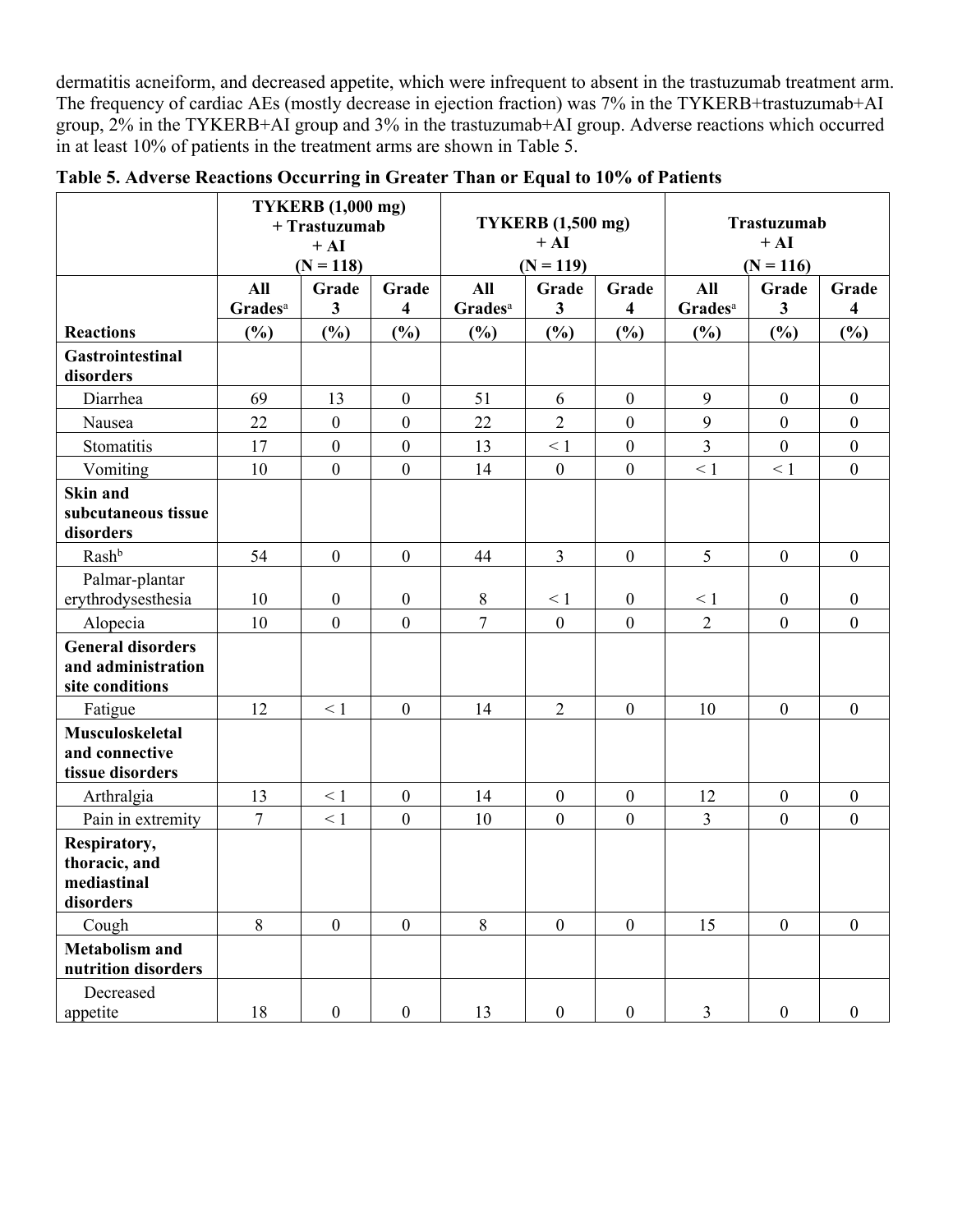| <b>Infections and</b><br>infestations      |    |                  |              |    |   |          |                |                |          |
|--------------------------------------------|----|------------------|--------------|----|---|----------|----------------|----------------|----------|
| Paronychia                                 | 30 | 0                | $\mathbf{0}$ | 15 | 2 | $\Omega$ | $\overline{0}$ | 0              | 0        |
| <b>Investigations</b>                      |    |                  |              |    |   |          |                |                |          |
| Alanine<br>aminotransferase<br>increased   | 7  | $\boldsymbol{0}$ | $\mathbf{0}$ | 15 | 3 | $\leq$ 1 | 6              | $\overline{4}$ | 0        |
| Aspartate<br>aminotransferase<br>increased | 6  | $\mathbf{0}$     | $\mathbf{0}$ | 17 |   | $\Omega$ | 9              | 4              | $\Omega$ |
| Nervous system<br>disorders                |    |                  |              |    |   |          |                |                |          |
| Headache                                   |    | 0                | $\theta$     | 16 | າ | $\theta$ | 10             | $\leq 1$       | 0        |

NCI CTCAE v3.0

b Includes multiple adverse reaction terms for rash.

Decreases in Left Ventricular Ejection Fraction: Due to potential cardiac toxicity with HER2 (ErbB2) inhibitors, LVEF was monitored in clinical trials at approximately 8-week intervals. LVEF decreases were defined as signs or symptoms of deterioration in left ventricular cardiac function that are greater than or equal to Grade 3 (NCI CTCAE v3.0), or a greater than or equal to 20% decrease in left ventricular cardiac ejection fraction relative to baseline which is below the institution's lower limit of normal. Among 198 patients who received combination treatment with TYKERB/capecitabine, 3 experienced Grade 2 and one had Grade 3 LVEF adverse reactions (NCI CTCAE v3.0)*.* Among 654 patients who received combination treatment with TYKERB/letrozole, 26 patients experienced Grade 1 or 2 and 6 patients had Grade 3 or 4 LVEF adverse reactions *[see Warnings and Precautions (5.1)].*

Hepatotoxicity: TYKERB has been associated with hepatotoxicity *[see Boxed Warning and Warnings and Precautions (5.2)]*.

Interstitial Lung Disease/Pneumonitis: TYKERB has been associated with ILD and pneumonitis in monotherapy or in combination with other chemotherapies *[see Warnings and Precautions (5.5)]*.

## <span id="page-9-1"></span>**6.2 Postmarketing Experience**

The following adverse reactions have been identified during post-approval use of TYKERB. Because these reactions are reported voluntarily from a population of uncertain size, it is not always possible to reliably estimate their frequency or establish a causal relationship to drug exposure.

Immune System Disorders: Hypersensitivity reactions, including anaphylaxis *[see Contraindications (4)]*.

Skin and Subcutaneous Tissue Disorders: Nail disorders, including paronychia. Severe cutaneous adverse reactions, including Stevens-Johnson syndrome, toxic epidermal necrolysis (TEN), skin fissures.

Cardiac Disorders: Ventricular arrhythmias/Torsades de Pointes. Electrocardiogram (ECG) QT prolongation.

## <span id="page-9-2"></span>**7 DRUG INTERACTIONS**

## <span id="page-9-0"></span>**7.1 Effects of Lapatinib on Drug-Metabolizing Enzymes and Drug Transport Systems**

Lapatinib inhibits CYP3A4, CYP2C8, and P-glycoprotein (P-gp, ABCB1) in vitro at clinically relevant concentrations and is a weak inhibitor of CYP3A4 in vivo. Caution should be exercised and dose reduction of the concomitant substrate drug should be considered when dosing TYKERB concurrently with medications with narrow therapeutic windows that are substrates of CYP3A4, CYP2C8, or P-gp. Lapatinib did not significantly inhibit the following enzymes in human liver microsomes: CYP1A2, CYP2C9, CYP2C19, and CYP2D6 or UGT enzymes in vitro, however, the clinical significance is unknown.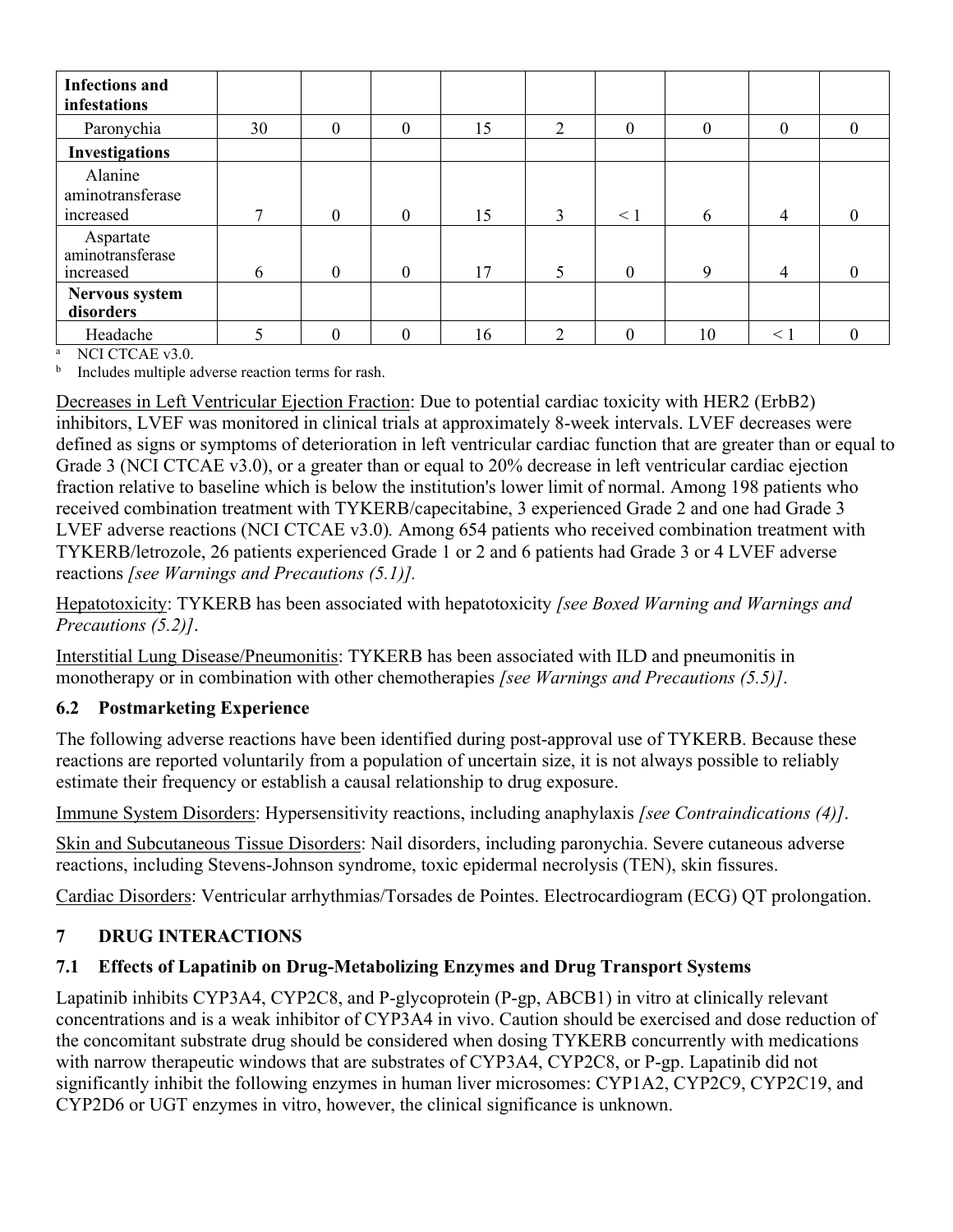Midazolam: Following coadministration of TYKERB and midazolam (CYP3A4 substrate), 24-hour systemic exposure (AUC) of orally administered midazolam increased 45%, while 24-hour AUC of intravenously administered midazolam increased 22%.

Paclitaxel: In cancer patients receiving TYKERB and paclitaxel (CYP2C8 and P-gp substrate), 24-hour systemic exposure (AUC) of paclitaxel was increased 23%. This increase in paclitaxel exposure may have been underestimated from the in vivo evaluation due to study design limitations.

Digoxin: Following coadministration of TYKERB and digoxin (P-gp substrate), systemic AUC of an oral digoxin dose increased approximately 2.8-fold. Serum digoxin concentrations should be monitored prior to initiation of TYKERB and throughout coadministration. If digoxin serum concentration is greater than 1.2 ng/mL, the digoxin dose should be reduced by half.

# <span id="page-10-1"></span>**7.2 Drugs That Inhibit or Induce Cytochrome P450 3A4 Enzymes**

Lapatinib undergoes extensive metabolism by CYP3A4, and concomitant administration of strong inhibitors or inducers of CYP3A4 alter lapatinib concentrations significantly *(see Ketoconazole and Carbamazepine sections, below)*. Dose adjustment of TYKERB should be considered for patients who must receive concomitant strong inhibitors or concomitant strong inducers of CYP3A4 enzymes *[see Dosage and Administration (2.2)]*.

Ketoconazole: In healthy subjects receiving ketoconazole, a CYP3A4 inhibitor, at 200 mg twice daily for 7 days, systemic exposure (AUC) to lapatinib was increased to approximately 3.6-fold of control and half-life increased to 1.7-fold of control.

Carbamazepine: In healthy subjects receiving the CYP3A4 inducer, carbamazepine, at 100 mg twice daily for 3 days and 200 mg twice daily for 17 days, systemic exposure (AUC) to lapatinib was decreased approximately 72%.

# <span id="page-10-2"></span>**7.3 Drugs That Inhibit Drug Transport Systems**

Lapatinib is a substrate of the efflux transporter P-glycoprotein (P-gp, ABCB1). If TYKERB is administered with drugs that inhibit P-gp, increased concentrations of lapatinib are likely, and caution should be exercised.

# <span id="page-10-3"></span>**7.4 Acid-Reducing Agents**

The aqueous solubility of lapatinib is pH dependent, with higher pH resulting in lower solubility. However, esomeprazole, a proton pump inhibitor, administered at a dose of 40 mg once daily for 7 days, did not result in a clinically meaningful reduction in lapatinib steady-state exposure.

# <span id="page-10-4"></span>**8 USE IN SPECIFIC POPULATIONS**

# <span id="page-10-0"></span>**8.1 Pregnancy**

# Risk Summary

Based on findings in animal studies and its mechanism of action, TYKERB can cause fetal harm when administered to a pregnant woman *[see Clinical Pharmacology (12.1)].* There are no available human data to inform of the drug-associated risks. In an animal reproduction study, administration of lapatinib to pregnant rats during organogenesis and through lactation led to death of offspring within the first 4 days after birth at maternal exposures that were  $\geq 3.3$  times the human clinical exposure based on AUC following 1,250 mg dose of lapatinib plus capecitabine. When administered to pregnant animals during the period of organogenesis, lapatinib caused fetal anomalies (rats) or abortions (rabbits) at maternally toxic doses *(see Data)*.

Advise pregnant women and females of reproductive potential of the potential risk to the fetus.

The background risk of major birth defects and miscarriage for the indicated population is unknown; however, in the U.S. general population, the estimated background risk of major birth defects is 2% to 4% and of miscarriage is 15% to 20% of clinically recognized pregnancies.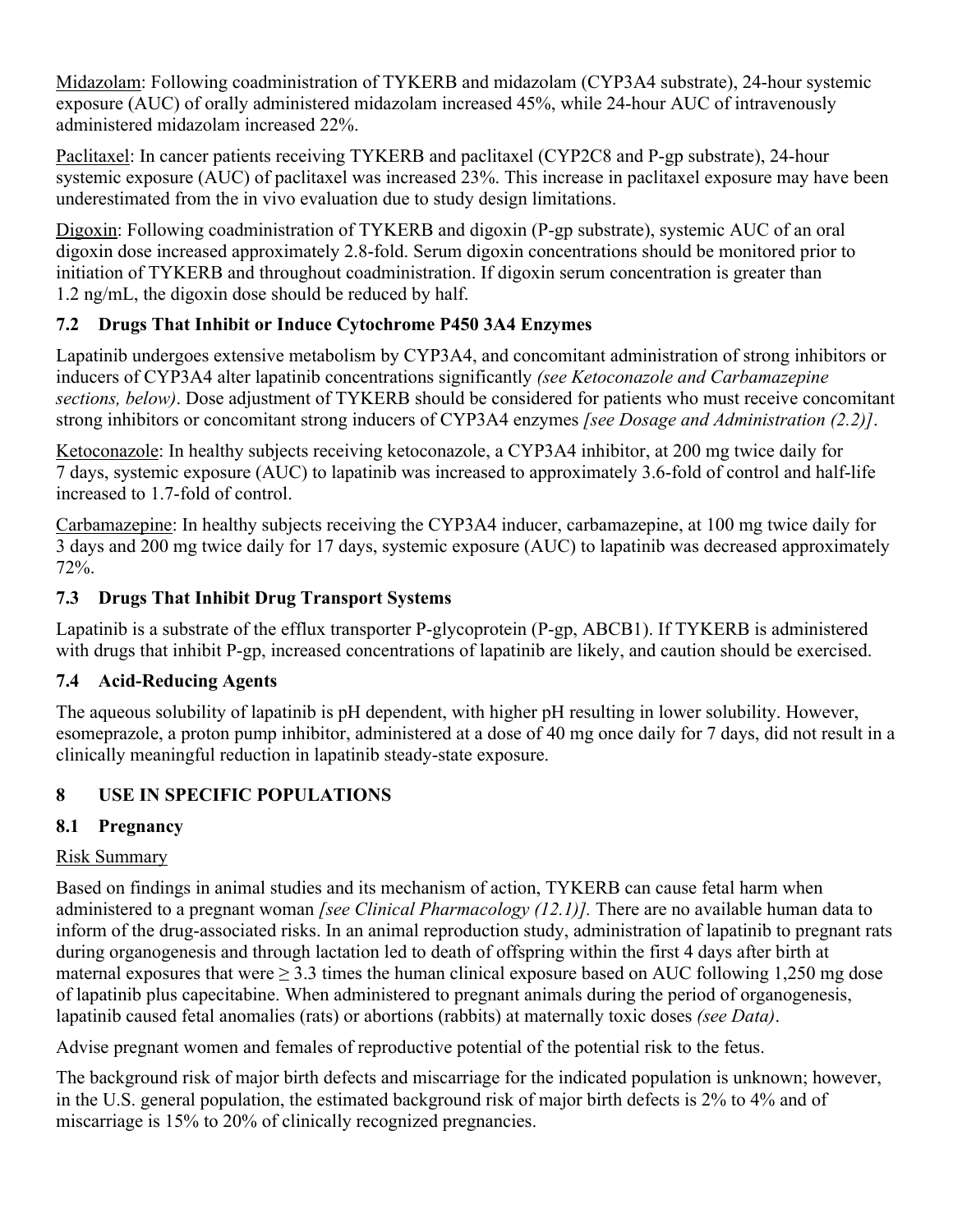## Data

## *Animal Data*

In embryo-fetal development studies in rats and rabbits, pregnant animals received oral doses of lapatinib at 30, 60, and 120 mg/kg/day during the period of organogenesis. Minor anomalies (left-sided umbilical artery, cervical rib, and precocious ossification) occurred in rats at the maternally toxic dose of 120 mg/kg/day (approximately 6.4 times the human clinical exposure based on AUC following 1,250 mg dose of lapatinib plus capecitabine). In rabbits, lapatinib was associated with maternal toxicity at 60 and 120 mg/kg/day (approximately 0.07 and 0.2 times the human clinical exposure, respectively, based on AUC following 1,250 mg dose of lapatinib plus capecitabine) and abortions at 120 mg/kg/day. Maternal toxicity was associated with decreased fetal body weights and minor skeletal variations.

In a pre- and post-natal development study, rats were given oral doses of 20, 60, and 120 mg/kg/day during gestation through lactation up to weaning. In rats, doses of 60 and 120 mg/kg/day (approximately 3.3 and 6.4 times the human clinical exposure, respectively, based on AUC following 1,250 mg dose of lapatinib plus capecitabine) led to decrease in F1 postnatal survival (91% and 34% of the pups died by the fourth day after birth, at 60 and 120 mg/kg/day, respectively).

## <span id="page-11-1"></span>**8.2 Lactation**

## Risk Summary

There are no data on the presence of lapatinib in human milk, or its effects on the breastfed child, or milk production. Because of the potential for serious adverse reactions in a breastfed child from TYKERB, advise lactating women not to breastfeed during treatment with TYKERB and for 1 week after the last dose.

## <span id="page-11-0"></span>**8.3 Females and Males of Reproductive Potential**

# Pregnancy Testing

Verify the pregnancy status of females of reproductive potential prior to the initiation of TYKERB.

## **Contraception**

## *Females*

Based on findings in animal studies, TYKERB can cause fetal harm when administered to a pregnant woman *[see Use in Specific Populations (8.1)]*. Advise females of reproductive potential to use effective contraception during treatment with TYKERB and for 1 week after the last dose.

# *Males*

Based on findings in animal reproduction studies, advise male patients with female partners of reproductive potential to use effective contraception during treatment with TYKERB and for 1 week after the last dose *[see Use in Specific Populations (8.1)]*.

# <span id="page-11-2"></span>**8.4 Pediatric Use**

The safety and effectiveness of TYKERB in pediatric patients have not been established.

# <span id="page-11-3"></span>**8.5 Geriatric Use**

Of the total number of metastatic breast cancer patients in clinical studies of TYKERB in combination with capecitabine ( $N = 198$ ), 17% were 65 years of age and older, and 1% were 75 years of age and older. Of the total number of hormone receptor-positive, HER2-positive metastatic breast cancer patients in clinical studies of TYKERB in combination with letrozole ( $N = 642$ ), 44% were 65 years of age and older, and 12% were 75 years of age and older. No overall differences in safety or effectiveness were observed between elderly subjects and younger subjects, and other reported clinical experience has not identified differences in responses between the elderly and younger patients, but greater sensitivity of some older individuals cannot be ruled out.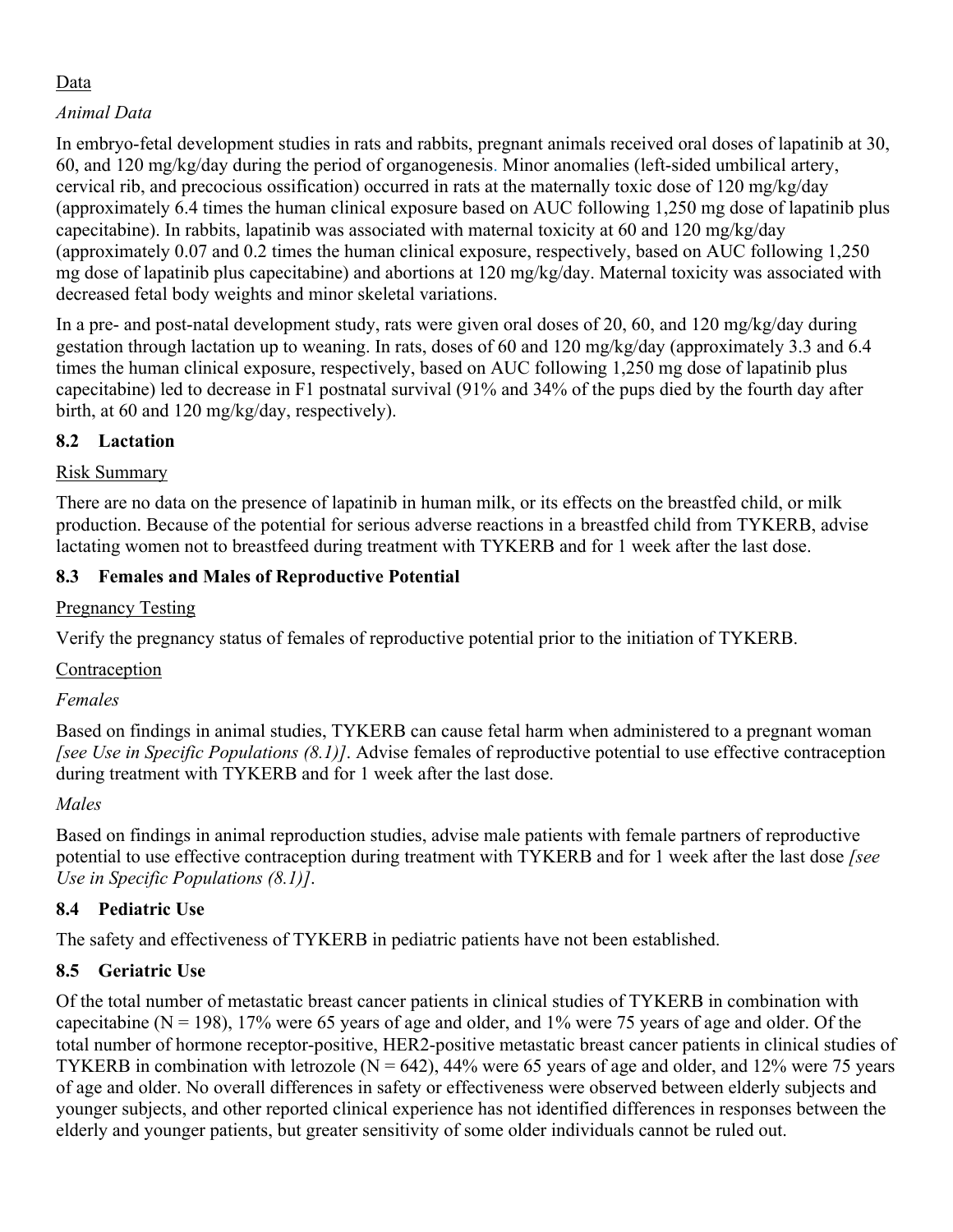## <span id="page-12-1"></span>**8.6 Renal Impairment**

Lapatinib pharmacokinetics have not been specifically studied in patients with renal impairment or in patients undergoing hemodialysis. There is no experience with TYKERB in patients with severe renal impairment. However, renal impairment is unlikely to affect the pharmacokinetics of lapatinib given that less than 2% (lapatinib and metabolites) of an administered dose is eliminated by the kidneys.

## <span id="page-12-0"></span>**8.7 Hepatic Impairment**

The pharmacokinetics of lapatinib were examined in subjects with preexisting moderate  $(n = 8)$  or severe  $(n = 4)$  hepatic impairment (Child-Pugh Class B/C, respectively) and in 8 healthy control subjects. Systemic exposure (AUC) to lapatinib after a single oral 100 mg dose increased approximately 14% and 63% in subjects with moderate and severe preexisting hepatic impairment, respectively. Administration of TYKERB in patients with severe hepatic impairment should be undertaken with caution due to increased exposure to the drug. A dose reduction should be considered for patients with severe preexisting hepatic impairment *[see Dosage and Administration (2.2)]*. In patients who develop severe hepatotoxicity while on therapy, TYKERB should be discontinued and patients should not be retreated with TYKERB *[see Warnings and Precautions (5.2)]*.

# <span id="page-12-2"></span>**10 OVERDOSAGE**

There is no known antidote for overdoses of TYKERB. The maximum oral doses of lapatinib that have been administered in clinical trials are 1,800 mg once daily. More frequent ingestion of TYKERB could result in serum concentrations exceeding those observed in clinical trials and could result in increased toxicity. Therefore, missed doses should not be replaced and dosing should resume with the next scheduled daily dose.

Asymptomatic and symptomatic cases of overdose have been reported. The doses ranged from 2,500 to 9,000 mg daily and where reported, the duration varied between 1 and 17 days. Symptoms observed include TYKERB-associated events *[see Adverse Reactions (6.1)]* and in some cases sore scalp, sinus tachycardia (with otherwise normal ECG), and/or mucosal inflammation.

Because TYKERB is not significantly renally excreted and is highly bound to plasma proteins, hemodialysis would not be expected to be an effective method to enhance the elimination of lapatinib.

Treatment of overdose with TYKERB should consist of general supportive measures.

# <span id="page-12-3"></span>**11 DESCRIPTION**

chemical structure:

Lapatinib is a small molecule and a member of the 4-anilinoquinazoline class of kinase inhibitors. It is present as the monohydrate of the ditosylate salt, with chemical name *N*-(3-chloro-4-{[(3-

fluorophenyl)methyl $\vert \frac{\partial xy}{\partial x}$ phenyl)-6-[5-( $\frac{5-(12-(\text{methylsulfonyl})\text{ethyl}]}{\text{cmyl}}$ amino}methyl)-2-furanyl]-4quinazolinamine bis(4-methylbenzenesulfonate) monohydrate. It has the molecular formula  $C_{29}H_{26}CIFN_4O_4S$  $(C_7H_8O_3S)_2$  H<sub>2</sub>O and a molecular weight of 943.5 g/mol. Lapatinib ditosylate monohydrate has the following



Lapatinib is a yellow solid, and its solubility in water is  $0.007$  mg/mL and in  $0.1N$  HCl is  $0.001$  mg/mL at  $25^{\circ}$ C.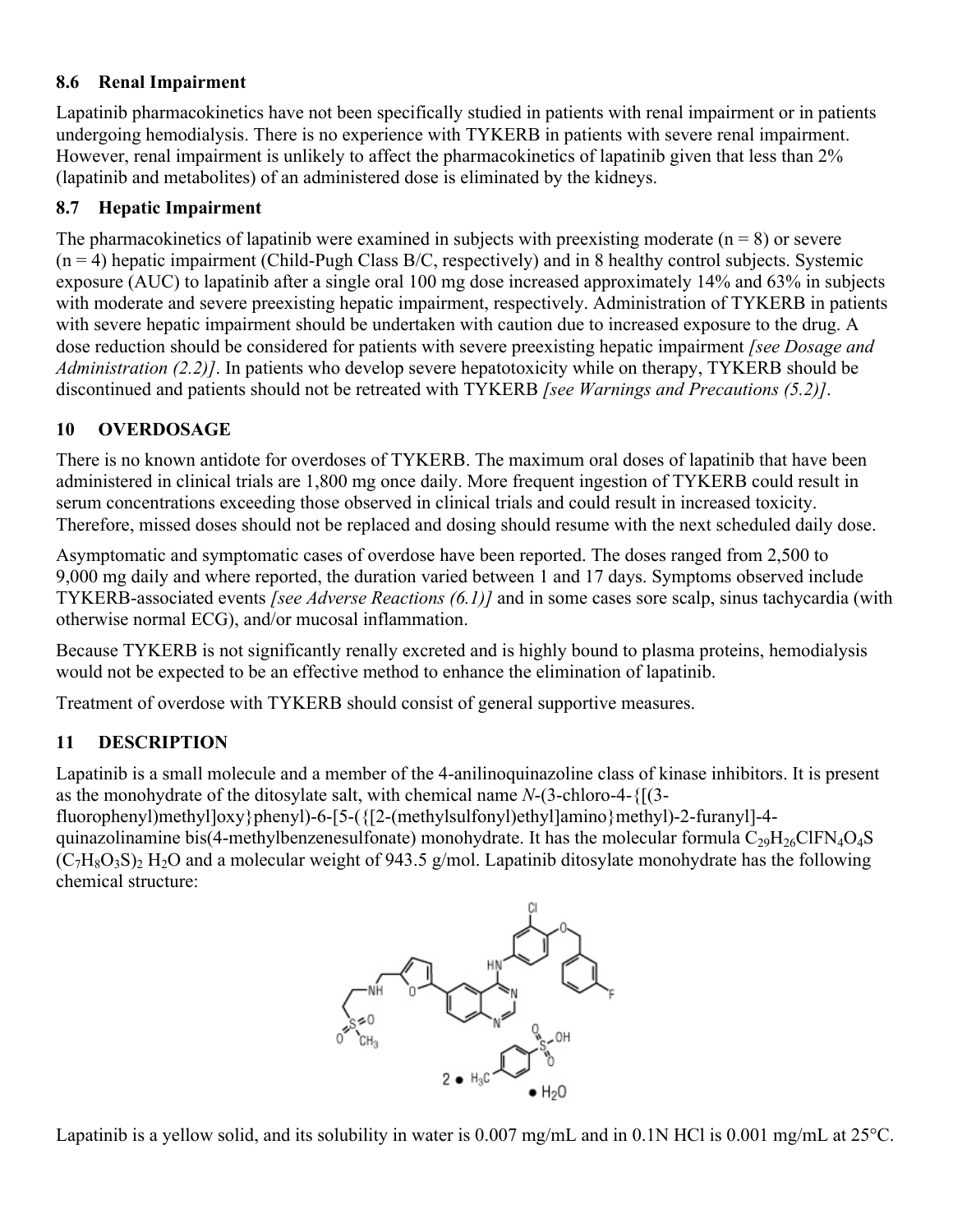Each 250 mg tablet of TYKERB contains 405 mg of lapatinib ditosylate monohydrate, equivalent to 398 mg of lapatinib ditosylate or 250 mg lapatinib free base.

The inactive ingredients of TYKERB are: **Tablet Core:** Magnesium stearate, microcrystalline cellulose, povidone, sodium starch glycolate. **Coating:** Orange film-coat: FD&C yellow No. 6/sunset yellow FCF aluminum lake, hypromellose, macrogol/PEG 400, polysorbate 80, titanium dioxide.

# <span id="page-13-2"></span>**12 CLINICAL PHARMACOLOGY**

# <span id="page-13-3"></span>**12.1 Mechanism of Action**

Lapatinib is a 4-anilinoquinazoline kinase inhibitor of the intracellular tyrosine kinase domains of both Epidermal Growth Factor Receptor (EGFR [ErbB1]) and of Human Epidermal Receptor Type 2 (HER2 [ErbB2]) receptors (estimated K<sub>i</sub><sup>app</sup> values of 3nM and 13nM, respectively) with a dissociation half-life of greater than or equal to 300 minutes. Lapatinib inhibits ErbB-driven tumor cell growth in vitro and in various animal models.

An additive effect was demonstrated in an in vitro study when lapatinib and 5-FU (the active metabolite of capecitabine) were used in combination in the 4-tumor cell lines tested. The growth inhibitory effects of lapatinib were evaluated in trastuzumab-conditioned cell lines. Lapatinib retained significant activity against breast cancer cell lines selected for long-term growth in trastuzumab-containing medium in vitro. These in vitro findings suggest non-cross-resistance between these two agents.

Hormone receptor-positive breast cancer cells (with ER [Estrogen Receptor] and/or PgR [Progesterone Receptor]) that coexpress the HER2 tend to be resistant to established endocrine therapies. Similarly, hormone receptor-positive breast cancer cells that initially lack EGFR or HER2 upregulate these receptor proteins as the tumor becomes resistant to endocrine therapy.

# <span id="page-13-1"></span>**12.2 Pharmacodynamics**

# Cardiac Electrophysiology

The effect of lapatinib on the QT-interval was evaluated in a single-blind, placebo-controlled, single sequence (placebo and active treatment) crossover study in patients with advanced solid tumors ( $N = 58$ ). During the 4day treatment period, three doses of matching placebo were administered 12 hours apart in the morning and evening on Day 1 and in the morning on Day 2. This was followed by three doses of lapatinib 2,000 mg (1.3 – 1.6 times the recommended dosage) administered in the same way. Measurements, including ECGs and pharmacokinetic samples were done at baseline and at the same time points on Day 2 and Day 4. In the evaluable population of subjects who had complete dosing and ECG assessments ( $N = 37$ ), the maximum mean ΔΔQTcF (90% CI) of 8.75 ms (4.08, 13.42) was observed 10 hours after ingestion of the third dose of lapatinib 2000 mg. The  $\triangle$  $\triangle$ QTcF exceeded the 5 ms threshold and the upper bound 90% CIs exceeded the 10 ms threshold at multiple time points.

There was a concentration-dependent increase in QTcF effects *[see Warnings and Precautions (5.6)]*.

# <span id="page-13-0"></span>**12.3 Pharmacokinetics**

Absorption: Absorption following oral administration of TYKERB is incomplete and variable. Serum concentrations appear after a median lag time of 0.25 hours (range 0 to 1.5 hours). Peak plasma concentrations  $(C<sub>max</sub>)$  of lapatinib are achieved approximately 4 hours after administration. Daily dosing of TYKERB results in achievement of steady state within 6 to 7 days, indicating an effective half-life of 24 hours.

At the dose of 1,250 mg daily, steady-state geometric mean [95% confidence interval (CI)] values of  $C_{\text{max}}$  were 2.43 mcg/mL (1.57 to 3.77 mcg/mL) and AUC were 36.2 mcg.h/mL (23.4 to 56 mcg.h/mL).

Divided daily doses of TYKERB resulted in approximately 2-fold higher exposure at steady state (steady-state AUC) compared to the same total dose administered once daily.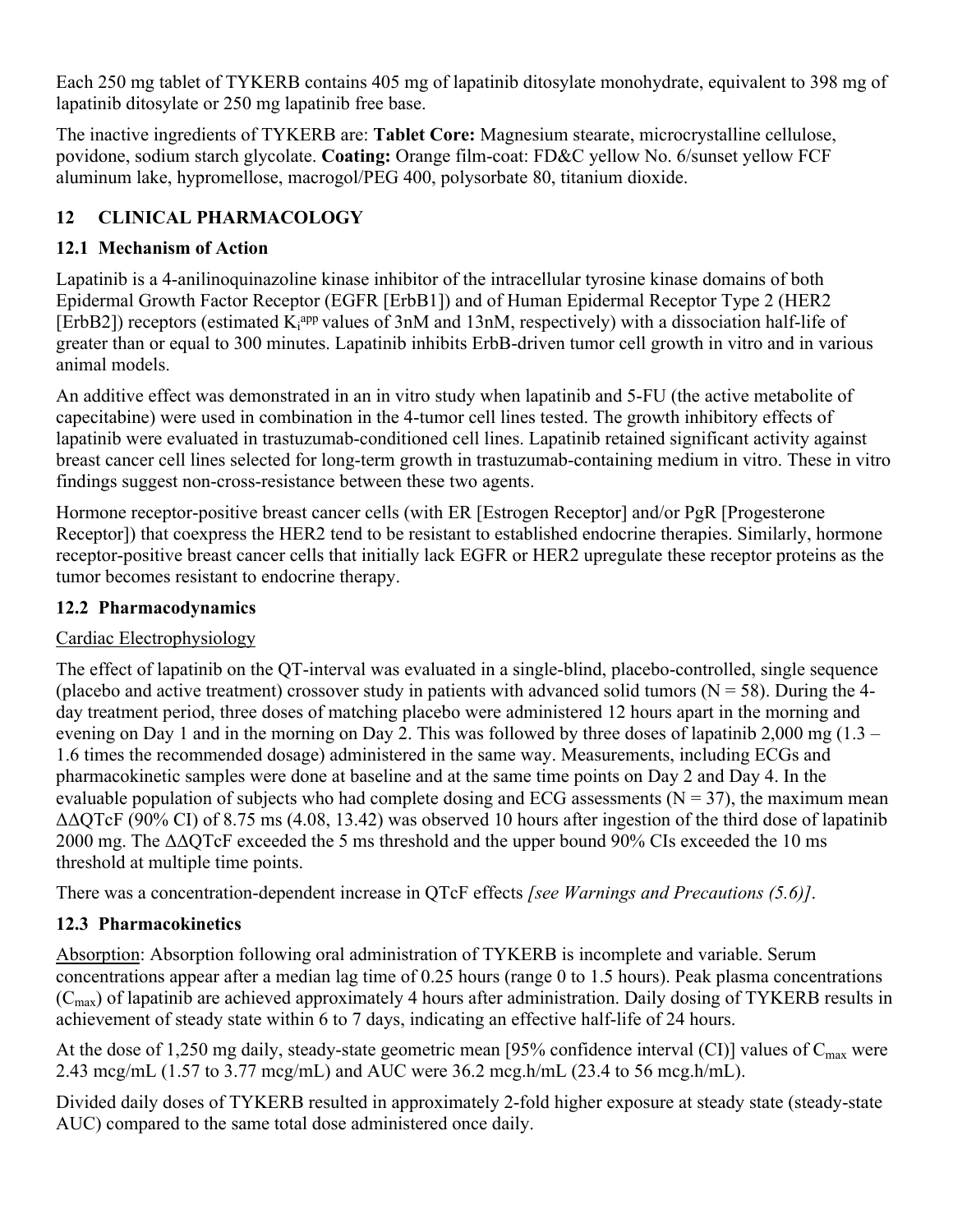Systemic exposure to lapatinib is increased when administered with food. Lapatinib AUC values were approximately 3- and 4-fold higher  $(C_{\text{max}}$  approximately 2.5- and 3-fold higher) when administered with a lowfat (5% fat-500 calories) or with a high-fat (50% fat-1000 calories) meal, respectively.

Distribution: Lapatinib is highly bound (greater than 99%) to albumin and alpha-1 acid glycoprotein. In vitro studies indicate that lapatinib is a substrate for the transporters breast cancer-resistance protein (BCRP, ABCG2) and P-glycoprotein (P-gp, ABCB1). Lapatinib has also been shown to inhibit P-gp, BCRP, and the hepatic uptake transporter OATP 1B1, in vitro at clinically relevant concentrations.

Metabolism: Lapatinib undergoes extensive metabolism, primarily by CYP3A4 and CYP3A5, with minor contributions from CYP2C19 and CYP2C8 to a variety of oxidated metabolites, none of which accounts for more than 14% of the dose recovered in the feces or 10% of lapatinib concentration in plasma.

Elimination: At clinical doses, the terminal phase half-life following a single dose was 14.2 hours; accumulation with repeated dosing indicates an effective half-life of 24 hours.

Elimination of lapatinib is predominantly through metabolism by CYP3A4/5 with negligible (less than 2%) renal excretion. Recovery of parent lapatinib in feces accounts for a median of 27% (range 3% to 67%) of an oral dose.

Effects of Age, Gender, or Race: Studies of the effects of age, gender, or race on the pharmacokinetics of lapatinib have not been performed.

## <span id="page-14-0"></span>**12.5 Pharmacogenomics**

The HLA alleles DQA1\*02:01 and DRB1\*07:01 were associated with hepatotoxicity reactions in a genetic substudy of a monotherapy trial with TYKERB ( $n = 1194$ ). Severe liver injury (ALT greater than 5 times the upper limit of normal, NCI CTCAE Grade 3) occurred in 2% of patients overall; the incidence of severe liver injury among DQA1\*02:01 or DRBI\*07:01 allele carriers was 8% versus 0.5% in non-carriers. These HLA alleles are present in approximately 15% to 25% of Caucasian, Asian, African, and Hispanic populations and 1% in Japanese populations. Liver function should be monitored in all patients receiving therapy with TYKERB regardless of genotype.

# <span id="page-14-1"></span>**13 NONCLINICAL TOXICOLOGY**

# <span id="page-14-2"></span>**13.1 Carcinogenesis, Mutagenesis, Impairment of Fertility**

In carcinogenicity studies, lapatinib was administered orally for up to 104 weeks at doses of 75 and 150 mg/kg/day in male mice and 75, 150, and 300 mg/kg/day in female mice (approximately 0.7 to 2 times the expected human clinical exposure based on AUC for a clinical dose of 1,250 mg/day plus capecitabine) and 60, 120, 240, and 500 mg/kg/day (approximately 0.6 to 2.3 times the expected human clinical exposure based on AUC) in male rats, and 20, 60, and 180 mg/kg/day (approximately 1.4 to 10 times the expected human clinical exposure based on AUC for a clinical dose of 1,250 mg/day plus capecitabine) in female rats. There was no evidence of carcinogenicity in mice. In male rats, there was an increased incidence of whole body combined hemangiomas and hemangiosarcomas.

Lapatinib was not clastogenic or mutagenic in the Chinese hamster ovary chromosome aberration assay, microbial mutagenesis (Ames) assay, human peripheral lymphocyte chromosome aberration assay or the in vivo rat bone marrow chromosome aberration assay at single doses up to 2,000 mg/kg.

There were no effects on male or female rat mating or fertility at doses up to 120 mg/kg/day in females and 180 mg/kg/day in males (approximately 6.4 times and 2.6 times the expected human clinical exposure based on AUC following 1,250 mg dose of lapatinib plus capecitabine, respectively). The effect of lapatinib on human fertility is unknown. However, when female rats were given oral doses of lapatinib during breeding and through the first 6 days of gestation, a significant decrease in the number of live fetuses was seen at 120 mg/kg/day and in the fetal body weights at greater than or equal to 60 mg/kg/day (approximately 6.4 times and 3.3 times the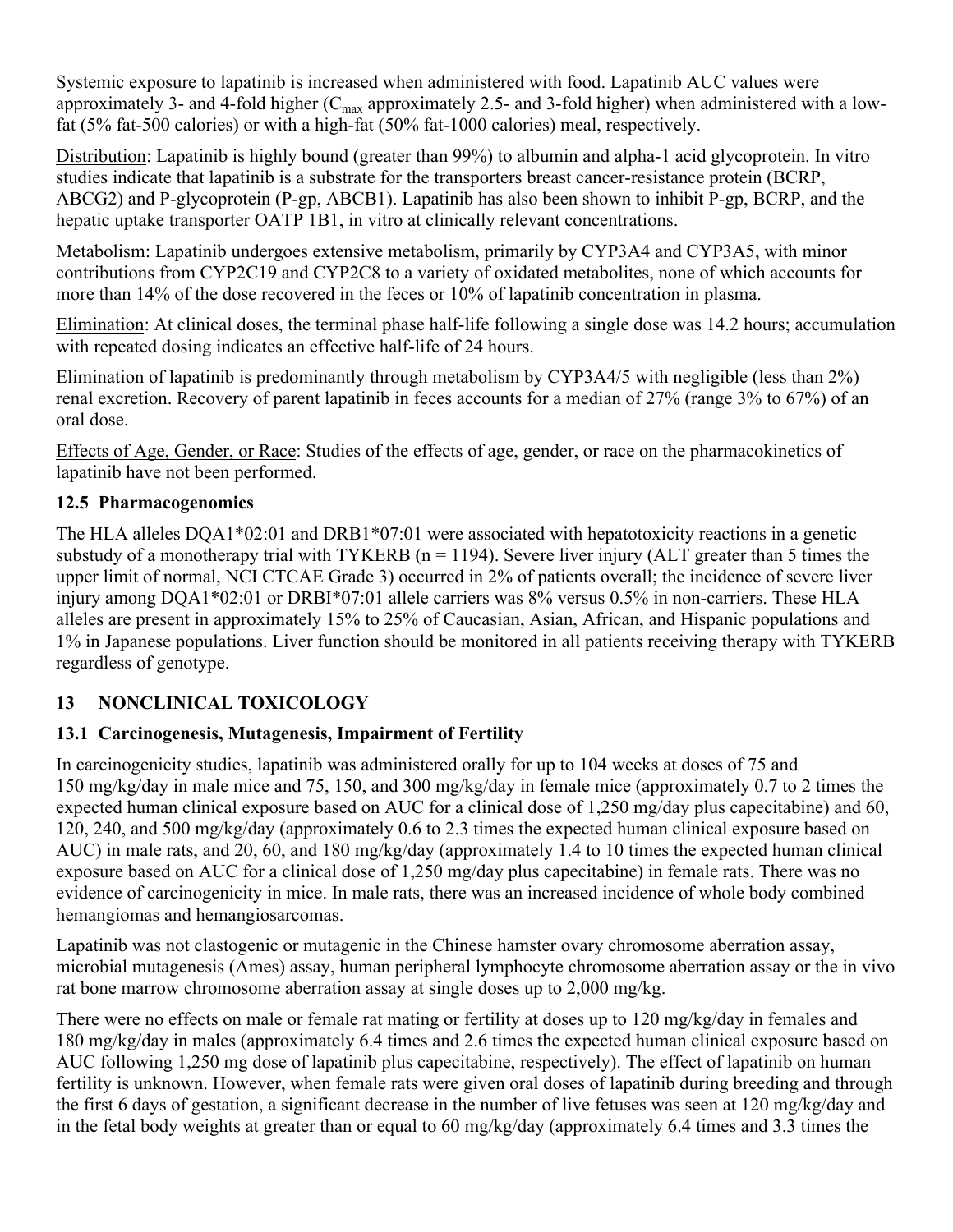expected human clinical exposure based on AUC following 1,250 mg dose of lapatinib plus capecitabine, respectively).

# <span id="page-15-0"></span>**13.2 Animal Toxicology and/or Pharmacology**

In 104-week repeat-dose studies in rodents, severe skin lesions that led to lethality were seen at the highest doses tested (300 mg/kg/day) in male mice and female rats. There was also an increase in renal infarcts and papillary necrosis in female rats at greater than or equal to 60 mg/kg/day and greater than or equal to 180 mg/kg/day, respectively (approximately 7 and 10 times the expected human clinical exposure based on AUC, respectively). The relevance of these findings for humans is uncertain.

# <span id="page-15-1"></span>**14 CLINICAL STUDIES**

# <span id="page-15-2"></span>**14.1 HER2-Positive Metastatic Breast Cancer**

The efficacy and safety of TYKERB in combination with capecitabine in breast cancer were evaluated in a randomized, Phase 3 trial. Patients eligible for enrollment had HER2 (ErbB2) overexpressing (IHC 3+ or IHC 2+ confirmed by FISH), locally advanced or metastatic breast cancer, progressing after prior treatment that included anthracyclines, taxanes, and trastuzumab.

Patients were randomized to receive either TYKERB 1,250 mg once daily (continuously) plus capecitabine 2,000 mg/m<sup>2</sup>/day on Days 1-14 every 21 days, or to receive capecitabine alone at a dose of 2,500 mg/m<sup>2</sup>/day on Days 1-14 every 21 days. The endpoint was time to progression (TTP). TTP was defined as time from randomization to tumor progression or death related to breast cancer. Based on the results of a pre-specified interim analysis, further enrollment was discontinued. Three hundred and ninety-nine (399) patients were enrolled in this study. The median age was 53 years and 14% were older than 65 years. Ninety-one percent (91%) were Caucasian. Ninety-seven percent (97%) had stage IV breast cancer, 48% were estrogen receptor+ (ER+) or progesterone receptor+ (PR+), and 95% were ErbB2 IHC 3+ or IHC 2+ with FISH confirmation. Approximately 95% of patients had prior treatment with anthracyclines, taxanes, and trastuzumab.

Efficacy analyses 4 months after the interim analysis are presented in Table 6, Figure 1, and Figure 2.

|                                   |                                                                                     | <b>Independent Assessment</b> <sup>a</sup>     | <b>Investigator Assessment</b>                                                      |                                                |  |  |
|-----------------------------------|-------------------------------------------------------------------------------------|------------------------------------------------|-------------------------------------------------------------------------------------|------------------------------------------------|--|--|
|                                   | <b>TYKERB</b><br>$1,250$ mg/day +<br>Capecitabine<br>$2,000$ mg/m <sup>2</sup> /day | Capecitabine<br>$2,500$ mg/m <sup>2</sup> /day | <b>TYKERB</b><br>$1,250$ mg/day +<br>Capecitabine<br>$2,000$ mg/m <sup>2</sup> /day | Capecitabine<br>$2,500$ mg/m <sup>2</sup> /day |  |  |
|                                   | $(N = 198)$                                                                         | $(N = 201)$                                    | $(N = 198)$                                                                         | $(N = 201)$                                    |  |  |
| <b>Number of TTP events</b>       | 82                                                                                  | 102                                            | 121                                                                                 | 126                                            |  |  |
| <b>Median TTP, weeks</b>          | 27.1                                                                                | 18.6                                           | 23.9                                                                                | 18.3                                           |  |  |
| $(25th, 75th,$ Percentile), weeks | (17.4, 49.4)                                                                        | (9.1, 36.9)                                    | (12.0, 44.0)                                                                        | (6.9, 35.7)                                    |  |  |
| <b>Hazard Ratio (HR)</b>          | 0.57                                                                                |                                                | 0.72                                                                                |                                                |  |  |
| $(95\% \text{ CI})$               |                                                                                     | (0.43, 0.77)                                   | (0.56, 0.92)                                                                        |                                                |  |  |
| $P$ -value                        | 0.00013                                                                             |                                                | 0.00762                                                                             |                                                |  |  |
| <b>Response Rate (%)</b>          | 23.7                                                                                | 13.9                                           | 31.8                                                                                | 17.4                                           |  |  |
| $(95\% \text{ CI})$               | (18.0, 30.3)                                                                        | (9.5, 19.5)                                    | (25.4, 38.8)                                                                        | (12.4, 23.4)                                   |  |  |

## **Table 6. Efficacy Results**

Abbreviations: CI, confidence interval; TTP, time to progression.

The time from last tumor assessment to the data cut-off date was greater than 100 days in approximately 30% of patients in the independent assessment. The pre-specified assessment interval was 42 or 84 days.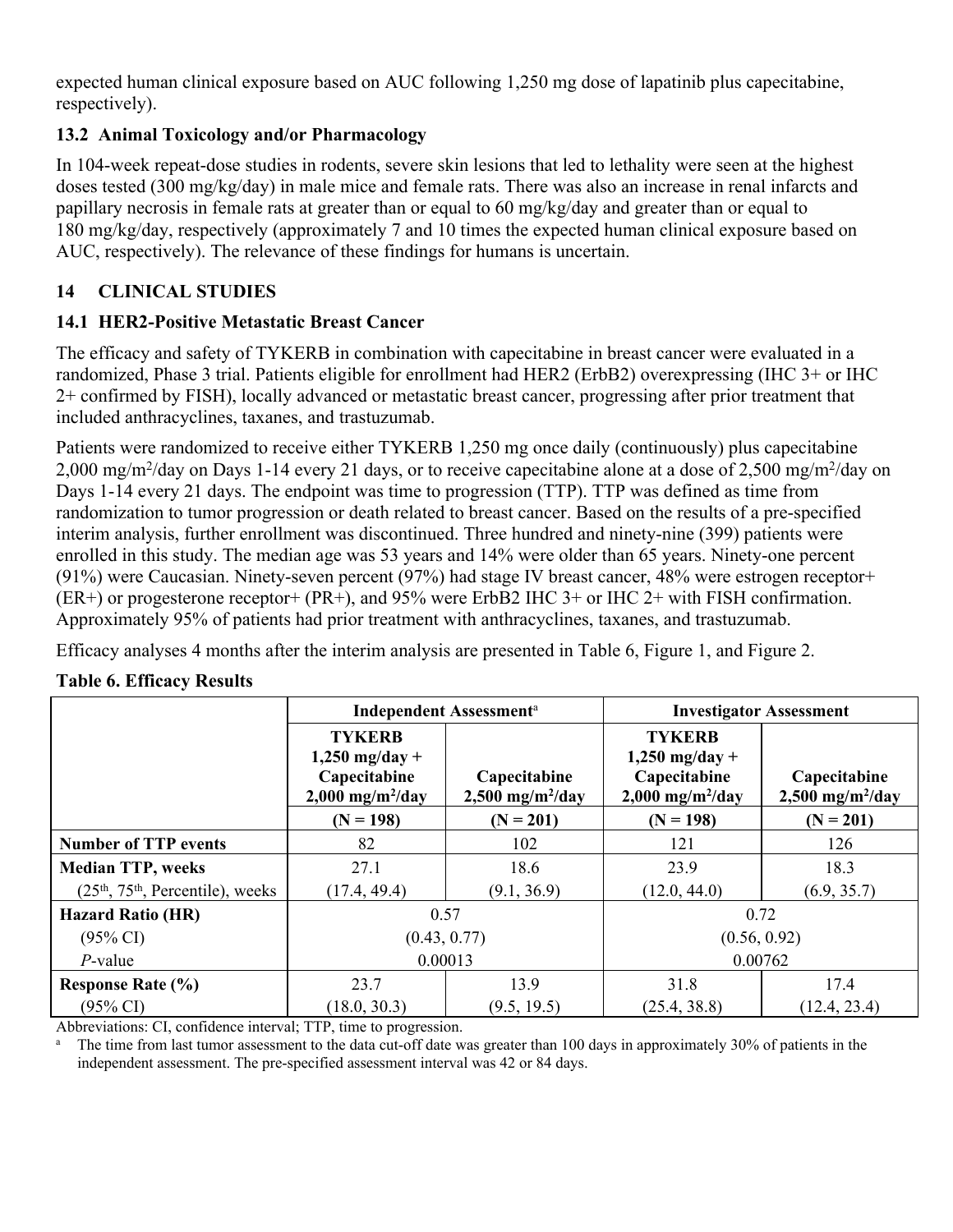



**Figure 2. Kaplan-Meier Estimates for Investigator Assessment Time to Progression**



At the time of above efficacy analysis, the overall survival (OS) data were not mature (32% events). However, based on the TTP results, the study was unblinded and patients receiving capecitabine alone were allowed to cross over to treatment with TYKERB plus capecitabine. The survival data were followed for an additional 2 years to be mature and the analysis is summarized in Table 7.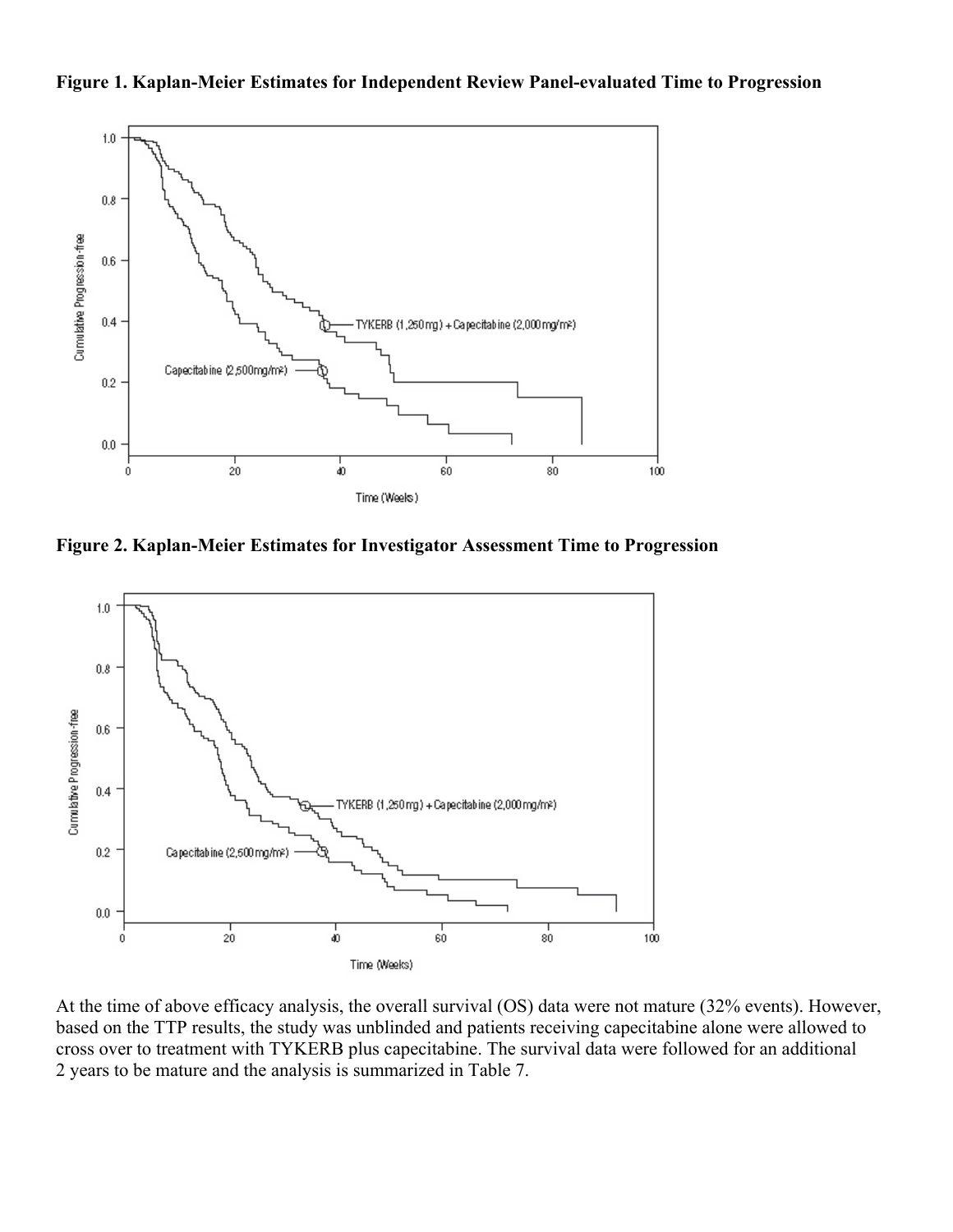#### **Table 7. Overall Survival Data**

|                                 | <b>TYKERB</b><br>$1,250$ mg/day +<br>Capecitabine<br>$2,000$ mg/m <sup>2</sup> /day<br>$(N = 207)$ | Capecitabine<br>$2,500$ mg/m <sup>2</sup> /day<br>$(N = 201)$ |  |  |  |
|---------------------------------|----------------------------------------------------------------------------------------------------|---------------------------------------------------------------|--|--|--|
| <b>Overall Survival</b>         |                                                                                                    |                                                               |  |  |  |
| Died                            | 76%                                                                                                | 82%                                                           |  |  |  |
| Median overall survival (weeks) | 75.0                                                                                               | 65.9                                                          |  |  |  |
| Hazard ratio, 95% CI            | 0.89(0.71, 1.10)                                                                                   |                                                               |  |  |  |
| $(P$ -value)                    | 0.276                                                                                              |                                                               |  |  |  |

Abbreviation: CI, confidence interval.

Clinical Studies Describing Limitations of Use: In two randomized trials, TYKERB-based chemotherapy regimens have been shown to be less effective than trastuzumab-based chemotherapy regimens. The first randomized, open-label study compared the safety and efficacy of TYKERB in combination with capecitabine relative to trastuzumab in combination with capecitabine in women with HER2-positive metastatic breast cancer ( $N = 540$ ). The study was stopped early based on the findings of a pre-planned interim analysis showing a low incidence of CNS events (primary endpoint) and superior efficacy of the trastuzumab plus capecitabine. The median progression-free survival was 6.6 months in the group receiving TYKERB in combination with capecitabine compared with 8.0 months in the group receiving the trastuzumab combination  $[HR = 1.30 (95\%)]$ CI: 1.04, 1.64)]. Overall survival was analyzed when 26% of deaths occurred in the group receiving TYKERB in combination with capecitabine and 22% in the group receiving the trastuzumab combination  $[HR = 1.34]$ (95% CI: 0.95, 1.92)].

The second randomized, open-label study compared the safety and efficacy of taxane-based chemotherapy plus TYKERB to taxane-based chemotherapy plus trastuzumab as first-line therapy in women with HER2-positive, metastatic breast cancer ( $N = 652$ ). The study was stopped early based on findings from a pre-planned interim analysis. The median progression-free survival was 11.3 months in the trastuzumab combination treatment arm compared to 9.0 months in patients treated with TYKERB in the combination arm for the intent-to-treat population [HR = 1.37 (95% CI: 1.13, 1.65)].

## <span id="page-17-0"></span>**14.2 Hormone Receptor-Positive, HER2-Positive Metastatic Breast Cancer**

The efficacy and safety of TYKERB in combination with letrozole were evaluated in a double-blind, placebocontrolled, multi-center study. A total of 1286 postmenopausal women with hormone receptor-positive (ER positive and/or PgR positive) metastatic breast cancer, who had not received prior therapy for metastatic disease, were randomly assigned to receive either TYKERB (1,500 mg once daily) plus letrozole (2.5 mg once daily) ( $n = 642$ ) or letrozole (2.5 mg once daily) alone ( $n = 644$ ). Of all patients randomized to treatment, 219 (17%) patients had tumors overexpressing the HER2 receptor, defined as fluorescence in situ hybridization (FISH) greater than or equal to 2 or 3+ immunohistochemistry (IHC). There were 952 (74%) patients who were HER2-negative and 115 (9%) patients did not have their HER2 receptor status confirmed. The primary objective was to evaluate and compare progression-free survival (PFS) in the HER2-positive population. Progression-free survival was defined as the interval of time between date of randomization and the earlier date of first documented sign of disease progression or death due to any cause.

The baseline demographic and disease characteristics were balanced between the two treatment arms. The median age was 63 years and 45% were 65 years of age or older. Eighty-four percent (84%) of the patients were white. Approximately 50% of the HER2-positive population had prior adjuvant/neo-adjuvant chemotherapy and 56% had prior hormonal therapy. Only 2 patients had prior trastuzumab.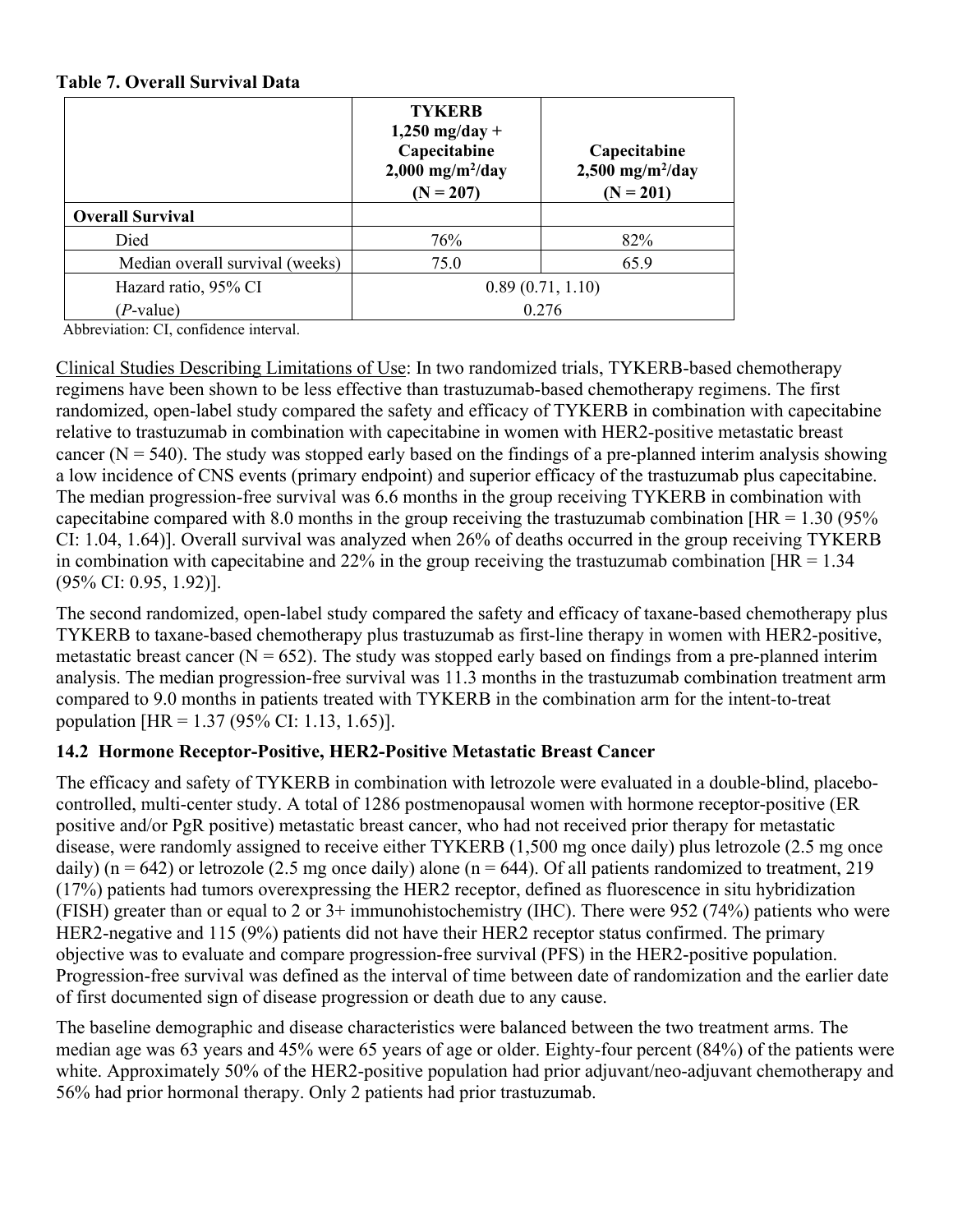In the HER2-positive subgroup ( $n = 219$ ), the addition of TYKERB to letrozole resulted in an improvement in PFS. In the HER2-negative subgroup, there was no improvement in PFS of the combination of TYKERB plus letrozole compared to the letrozole plus placebo. Overall response rate (ORR) was also improved with the combination of TYKERB plus letrozole. The OS data were not mature. Efficacy analyses for the hormone receptor-positive, HER2-positive and HER2-negative subgroups are presented in Table 8 and Figure 3.

#### **Table 8. Efficacy Results**

|                                       | <b>HER2-Positive Population</b>                                        |                                   | <b>HER2-Negative Population</b>                                        |                                   |  |
|---------------------------------------|------------------------------------------------------------------------|-----------------------------------|------------------------------------------------------------------------|-----------------------------------|--|
|                                       | <b>TYKERB</b><br>$1,500$ mg/day +<br>Letrozole<br>$2.5 \text{ mg/day}$ | Letrozole<br>$2.5 \text{ mg/day}$ | <b>TYKERB</b><br>$1,500$ mg/day +<br>Letrozole<br>$2.5 \text{ mg/day}$ | Letrozole<br>$2.5 \text{ mg/day}$ |  |
|                                       | $(N = 111)$                                                            | $(N = 108)$                       | $(N = 478)$                                                            | $(N = 474)$                       |  |
| <b>Median PFS<sup>a</sup></b> , weeks | 35.4                                                                   | 13.0                              | 59.7                                                                   | 58.3                              |  |
| $(95\% \text{ CI})$                   | (24.1, 39.4)                                                           | (12.0, 23.7)                      | (48.6, 69.7)                                                           | (47.9, 62.0)                      |  |
| Hazard Ratio (95% CI)                 | 0.71(0.53, 0.96)                                                       |                                   | 0.90(0.77, 1.05)                                                       |                                   |  |
| <i>P</i> -value                       | 0.019                                                                  |                                   | 0.188                                                                  |                                   |  |
| <b>Response Rate (%)</b>              | 27.9                                                                   | 14.8                              | 32.6                                                                   | 31.6                              |  |
| $(95\% \text{ CI})$                   | (19.8, 37.2)                                                           | (8.7, 22.9)                       | (28.4, 37.0)                                                           | (27.5, 36.0)                      |  |

Abbreviations: CI, confidence interval; PFS, progression-free survival.

<sup>a</sup> Kaplan-Meier estimate.

**Figure 3. Kaplan-Meier Estimates for Progression-Free Survival for the HER2-Positive Population**



The efficacy and safety of TYKERB, in combination with an aromatase inhibitor (AI), were confirmed in another randomized Phase 3 trial. Patients enrolled were post-menopausal women who had hormone receptorpositive (HR+)/HER2-positive, metastatic breast cancer, which had progressed after prior trastuzumabcontaining chemotherapy and endocrine therapies. A total of 355 patients were randomized in a 1:1:1 ratio to TYKERB 1000 mg + trastuzumab + AI ( $N = 120$ ), or trastuzumab + AI arm ( $N = 117$ ), or TYKERB 1500 mg + AI ( $N = 118$ ). In the trastuzumab-containing arms, trastuzumab was administered with a loading dose of 8 mg/kg IV followed by the maintenance dose of 6 mg/kg every 3 weeks. In the AI-containing arms, the AIs were administered at doses of letrozole 2.5 mg once daily, or exemestane 25 mg once daily, or anastrozole 1 mg once daily.

The study was designed to evaluate a potential benefit in Progression Free Survival (PFS) when double versus single HER2 targeted therapy was administered in combination with an AI (letrozole, exemestane, or anastrozole). The major efficacy outcome measure was PFS based on local radiology/investigator's assessment comparing TYKERB + trastuzumab + AI versus trastuzumab + AI.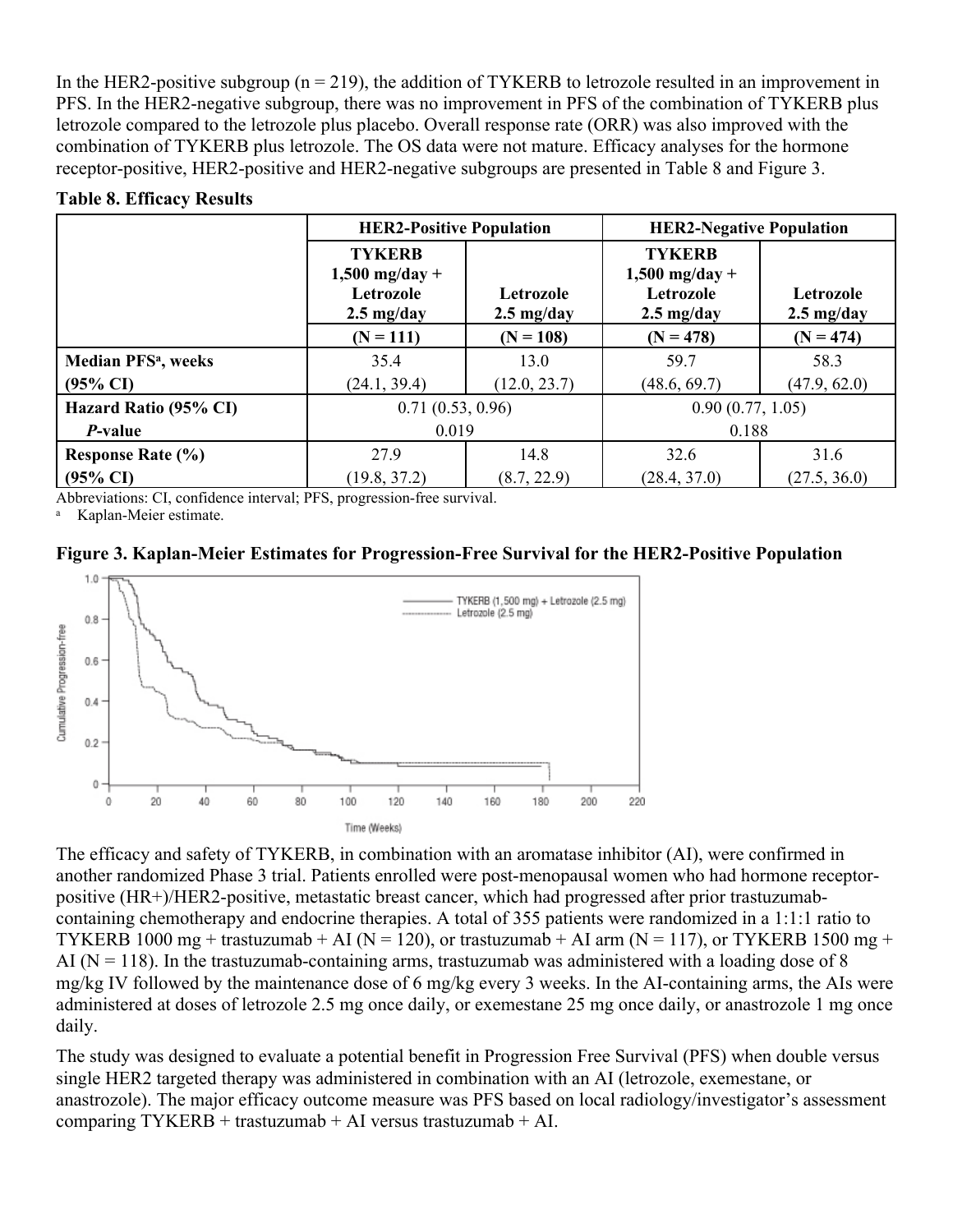The median age was 56 years (range 30 to 84). The majority of the patients treated on this trial (70%) were Caucasian.

Efficacy results are presented in Table 9 and Figure 4. The OS data were not mature (23% of patients had died).

#### **Table 9. Efficacy Results**

|                                        | <b>TYKERB</b><br>$(1,000 \text{ mg}) +$<br><b>Trastuzumab</b><br>$+ AI$ | <b>Trastuzumab</b><br>$+ AI$ | <b>TYKERB</b><br>$(1,500 \text{ mg}) + AI$ |
|----------------------------------------|-------------------------------------------------------------------------|------------------------------|--------------------------------------------|
|                                        | $(N = 120)$                                                             | $(N = 117)$                  | $(N = 118)$                                |
| <b>Median PFS<sup>a</sup></b> , months | 11.0                                                                    | 5.6                          | 8.3                                        |
| $(95\% \text{ CI})$                    | (8.3, 13.8)                                                             | (5.4, 8.3)                   | (5.8, 11.1)                                |
| Hazard Ratio (95% CI)                  | 0.62(0.45, 0.88)                                                        |                              |                                            |
| $P$ -value <sup>b</sup>                | 0.0040                                                                  |                              |                                            |
|                                        |                                                                         |                              | 0.85(0.62, 1.17)                           |
|                                        |                                                                         |                              | 0.2921c                                    |
| Response Rate (%) <sup>d</sup>         | 22.5                                                                    | 8.5                          | 12.7                                       |
| $(95\% \text{ CI})$                    | (15.4, 31.0)                                                            | (4.2, 15.2)                  | (7.3, 20.1)                                |

Abbreviations: CI, confidence interval; PFS, progression-free survival.

<sup>a</sup> Kaplan-Meier estimate.

b Stratified log-rank test.

<sup>c</sup> Nominal p-value. No multiplicity adjustment.

<sup>d</sup> Confirmed CR + PR; subjects with unknown or missing response were treated as non-responders.

#### **Figure 4. Kaplan-Meier Estimates for Progression-Free Survival**

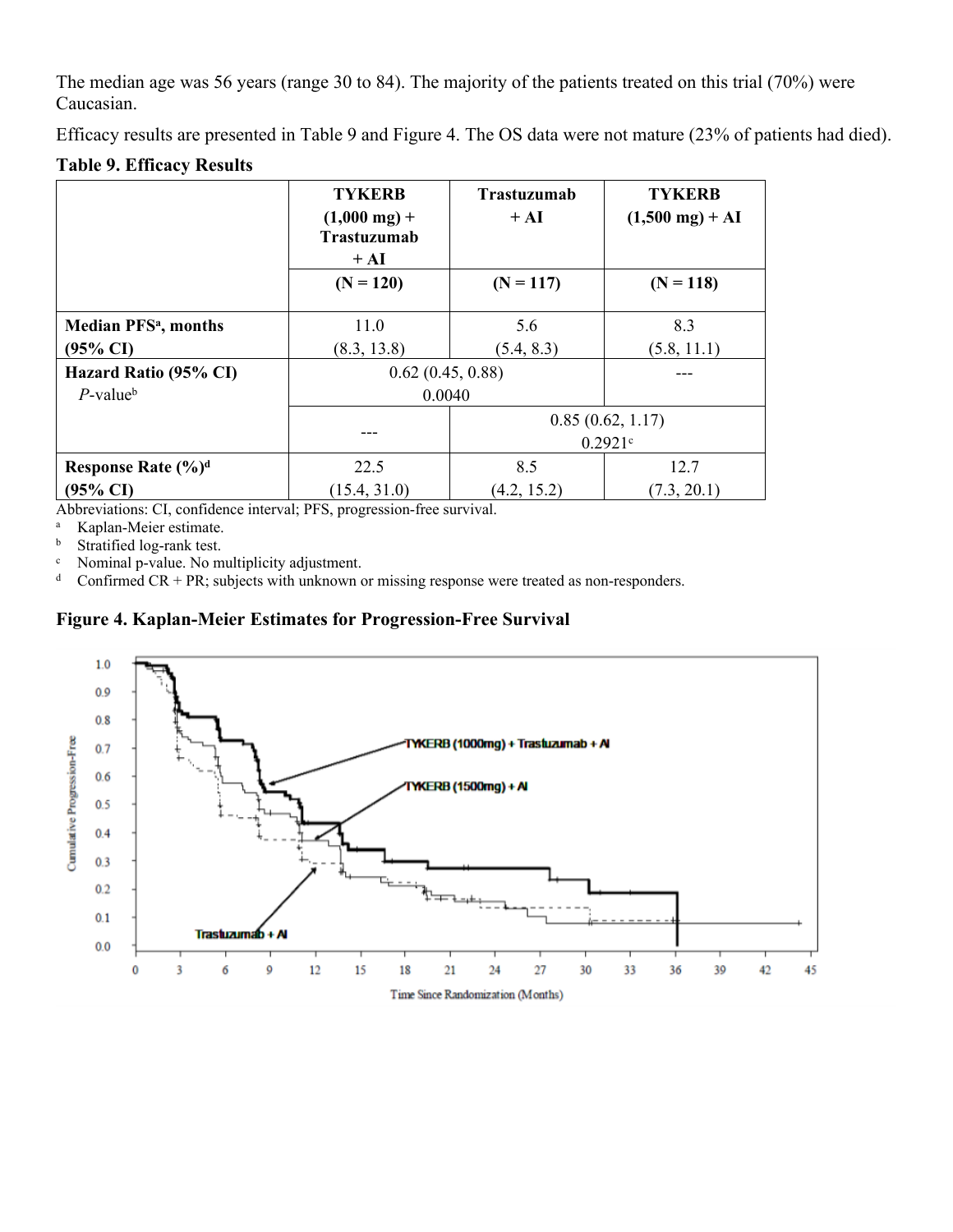## <span id="page-20-0"></span>**16 HOW SUPPLIED/STORAGE AND HANDLING**

The 250 mg tablets of TYKERB are oval, biconvex, orange, and film-coated with 'GS XJG' debossed on one side and are available in:

### Bottles of 150 tablets: NDC 0078-0671-19

Store at 20 $^{\circ}$ C to 25 $^{\circ}$ C (68 $^{\circ}$ F to 77 $^{\circ}$ F); excursions permitted between 15 $^{\circ}$ C and 30 $^{\circ}$ C (59 $^{\circ}$ F and 86 $^{\circ}$ F) [see USP Controlled Room Temperature].

## <span id="page-20-1"></span>**17 PATIENT COUNSELING INFORMATION**

Advise the patient to read the FDA-approved patient labeling (Patient Information).

Inform patients of the following:

Decreased Left Ventricular Ejection Fraction (LVEF)

 TYKERB has been reported to decrease left ventricular ejection fraction which may result in shortness of breath, palpitations, and/or fatigue *[see Warnings and Precautions (5.1)]*. Advise patients to inform their healthcare provider if they develop these symptoms while taking TYKERB.

### Hepatotoxicity and Hepatic Impairment

• Periodic laboratory testing will be performed while taking TYKERB. Advise patients to report signs and symptoms of liver dysfunction to their healthcare provider right away *[see Warnings and Precautions (5.2)]*.

#### **Diarrhea**

 TYKERB often causes diarrhea which may be severe in some cases *[see Warnings and Precautions (5.4)]*. Instruct patients on how to manage and/or prevent diarrhea and to inform their healthcare provider immediately if there is any change in bowel patterns or severe diarrhea occurs during treatment with TYKERB.

## Interstitial Lung Disease/Pneumonitis

 Advise patients to report pulmonary signs or symptoms indicative of ILD or pneumonitis *[see Warnings and Precautions (5.5)]*

#### Severe Cutaneous Reactions

 Advise patients to report severe cutaneous reactions to their healthcare provider if they develop these symptoms while taking TYKERB *[see Warnings and Precautions (5.7)].*

## Drug and Food Interactions

- TYKERB may interact with many drugs; therefore, advise patients to report to their healthcare provider the use of any other prescription or nonprescription medication or herbal products *[see Drug Interactions (7)]*.
- TYKERB may interact with grapefruit. Advise patients not to take TYKERB with grapefruit products *[see Dosage and Administration (2.2) and Drug Interactions (7.2)]*.

## Dosing Administration

 TYKERB should be taken at least one hour before or one hour after a meal, in contrast to capecitabine which should be taken with food or within 30 minutes after food. The dose of TYKERB should be taken once daily. Dividing the daily dose is not recommended *[see Dosage and Administration (2.1)].*

## Embryo-Fetal Toxicity

• Inform female patients of the risk to a fetus and potential loss of the pregnancy. Advise females to inform their healthcare provider if they are pregnant or become pregnant *[see Use in Specific Populations (8.1)]*.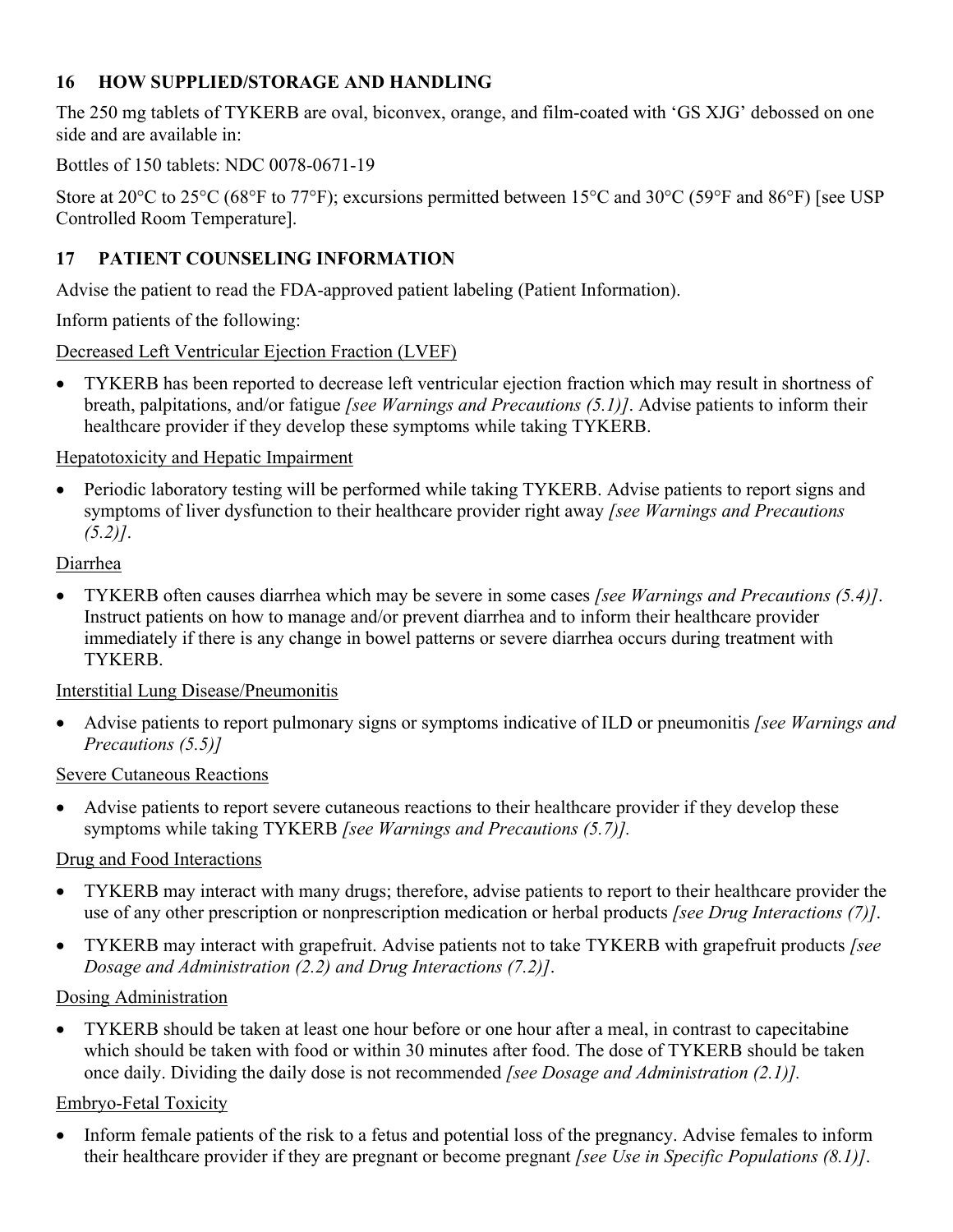- Advise females of reproductive potential to use effective contraception during treatment with TYKERB and for 1 week after the last dose.
- Advise male patients with female partners of reproductive potential to use effective contraception during treatment and for 1 week following the last dose *[see Warning and Precautions (5.8) and Use in Specific Populations (8.1, 8.3)]*.

Lactation

 Advise patients not to breastfeed during treatment and for 1 week after the last dose of TYKERB *[see Use in Specific Populations (8.2)].*

Distributed by Novartis Pharmaceuticals Corporation East Hanover, New Jersey 07936

© Novartis

T2022-23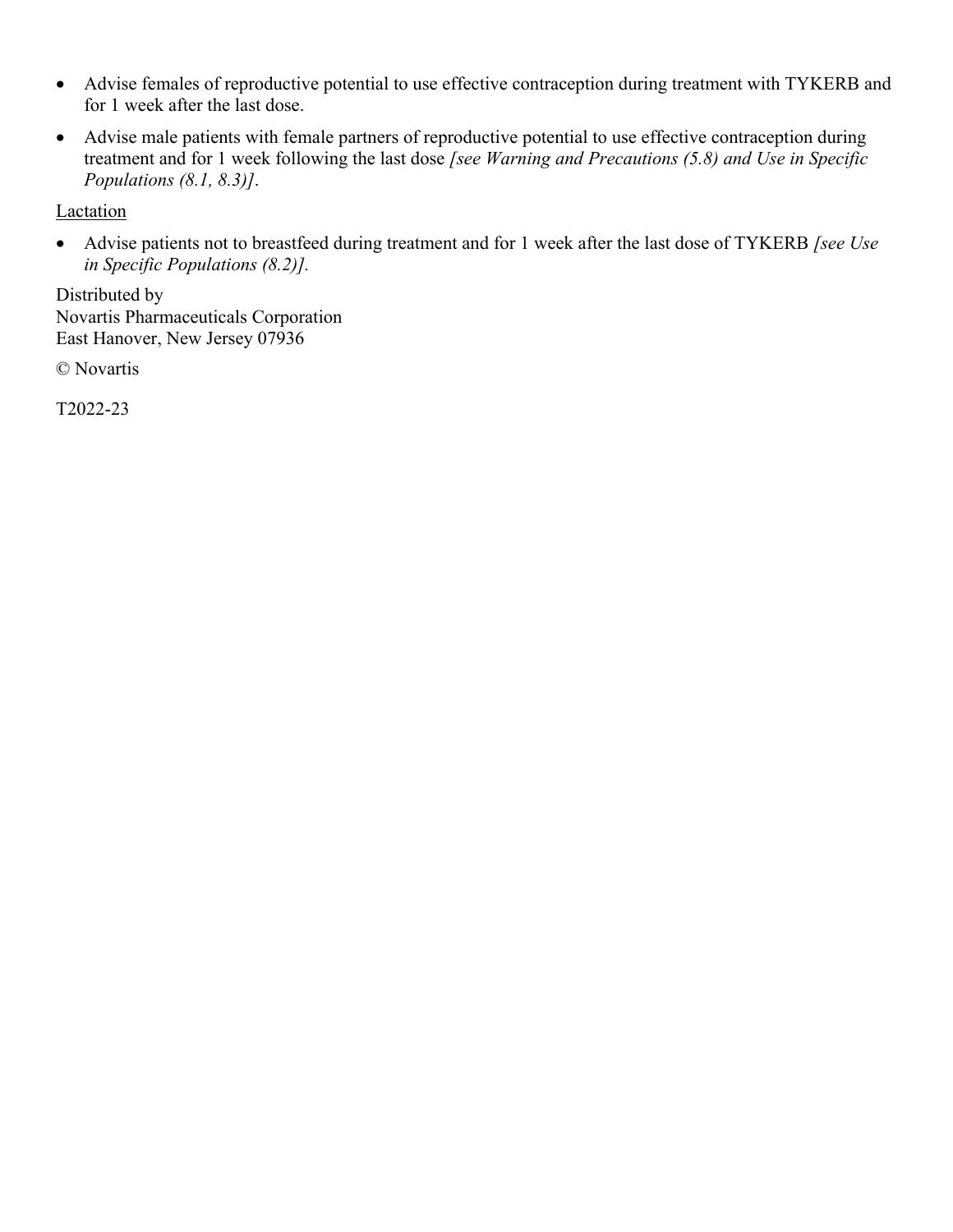#### **PATIENT INFORMATION TYKERB® (TIE-curb) (lapatinib) tablets**

#### **What is TYKERB?**

TYKERB is a prescription medicine used:

- with the medicine capecitabine to treat people with breast cancer that is advanced or that has spread to other parts of the body (metastatic), **and:**
	- $\circ$  that is HER2-positive (tumors that produce large amounts of a protein called human epidermal growth factor receptor-2), **and**
	- o who have already had certain other breast cancer treatments

Before taking TYKERB with capecitabine, your breast cancer should have gotten worse (progressed) with the medicine trastuzumab.

- with the medicine letrozole to treat women who:
	- o have gone through the change of life (postmenopausal), and
	- o who have metastatic breast cancer that is hormone receptor-positive, HER2-positive, and hormonal therapy is a treatment option for them.

It is not known if TYKERB is safe and effective in children.

**Do not take TYKERB** if you are allergic to any of the ingredients in TYKERB. A complete list of ingredients in TYKERB can be found at the end of this Patient Information.

#### **Before taking TYKERB, tell your healthcare provider about all of your medical conditions, including if you:** • have heart problems

- have liver problems. You may need a lower dose of TYKERB.
- **For females,** tell your healthcare provider if you:
- are pregnant or plan to become pregnant. TYKERB can harm your unborn baby. Your healthcare provider should check to see if you are pregnant before you start taking TYKERB. You should use effective birth control (contraception) during treatment with TYKERB and for 1 week after the last dose of TYKERB. Tell your healthcare provider right away if you become pregnant during treatment with TYKERB.
- are breastfeeding or plan to breastfeed. It is not known if TYKERB passes into your breast milk. You should not breastfeed during treatment with TYKERB and for 1 week after the last dose of TYKERB. Talk to your healthcare provider about the best way to feed your baby if you breastfeed.

#### **For males with female partners who are able to become pregnant:**

- use effective contraception during treatment with TYKERB and for 1 week after the last dose.
- if your female partner becomes pregnant during treatment with TYKERB, tell your healthcare provider right away.

Tell your healthcare provider about all the medicines you take, including prescription and over-the-counter medicines, vitamins, and herbal supplements. TYKERB may affect the way other medicines work, and other medicines may affect the way TYKERB works.

Know the medicines you take. Keep a list of your medicines with you to show your healthcare provider and pharmacist when you get a new medicine. Do not take other medicines during treatment with TYKERB without first talking with your healthcare provider.

#### **How should I take TYKERB?**

- Take TYKERB exactly as your healthcare provider tells you to take it. Your healthcare provider may change your dose of TYKERB if needed.
- For people with advanced or metastatic breast cancer, TYKERB and capecitabine are taken in 21-day cycles. The usual dose of TYKERB is 1,250 mg (5 tablets) taken by mouth all at the same time, **1 time a day on Days 1 to 21**.
- Your healthcare provider will tell you the dose of capecitabine you should take and when you should take it.
- Take capecitabine with food or within 30 minutes after food.
- For people with hormone receptor-positive, HER2-positive breast cancer, TYKERB and letrozole are taken **every day**. The usual dose of TYKERB is 1,500 mg (6 tablets) taken by mouth all at the same time, **1 time a day**. Your healthcare provider will tell you the dose of letrozole you should take and when you should take it.
- Take TYKERB **at least 1 hour before, or at least 1 hour after a meal.**
- Avoid eating or drinking grapefruit products during treatment with TYKERB.
- If you miss a dose of TYKERB, take your next dose at your regular time the next day.
- If you take too much TYKERB, call your healthcare provider or go to the nearest hospital emergency room right away.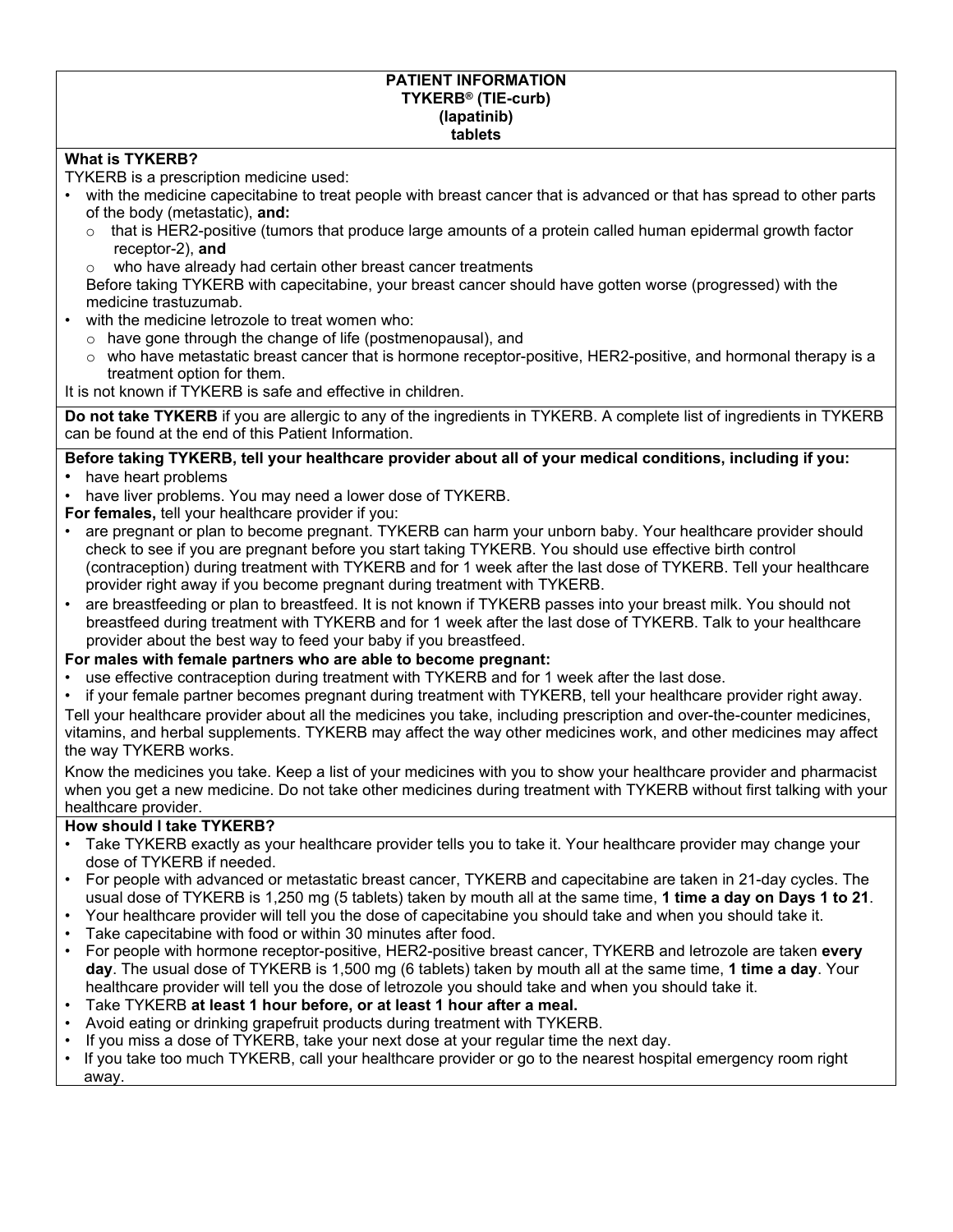#### **What are the possible side effects of TYKERB? TYKERB may cause serious side effects, including:**

- **heart problems**, including decreased pumping of blood from the heart and an abnormal heartbeat. Signs and symptoms of an abnormal heartbeat include:
	- o feeling like your heart is pounding or racing
	- o dizziness
- o feeling lightheaded
- o shortness of breath
- o tiredness
- Your healthcare provider should check your heart function before you start taking TYKERB and during treatment.
- **liver problems.** Liver problems can be severe and deaths have happened. Signs and symptoms of liver problems include:
	- o itching
	- $\circ$  yellowing of your skin or the white part of your eyes
	- o dark urine
	- $\circ$  pain or discomfort in the right upper stomach area

Your healthcare provider should do blood tests to check your liver before you start taking TYKERB and during treatment.

- **diarrhea.** Diarrhea is common with TYKERB and may sometimes be severe. Severe diarrhea can cause loss of body fluid (dehydration) and some deaths have happened. Call your healthcare provider right away if you have a change in bowel pattern or if you have severe diarrhea. Follow your healthcare provider's instructions for what to do to help prevent or treat diarrhea.
- **lung problems.** Symptoms of a lung problem with TYKERB include a cough that will not go away or shortness of breath.
- **severe skin reactions.** TYKERB may cause severe skin reactions. Tell your healthcare provider right away if you develop a skin rash, red skin, blistering of the lips, eyes, or mouth, peeling of the skin, fever, or any combination of these. As severe skin reactions can be life-threatening, your healthcare provider may tell you to stop taking TYKERB.

**Call your healthcare provider right away if you have any of the signs or symptoms of the serious side effects listed above.**

**Common side effects** of TYKERB in combination with capecitabine or letrozole include:

- diarrhea
- red, painful hands and feet
- nausea
- rash
- vomiting
- inflamed mouth, digestive tract and airways
- mouth sores
- headache
- unusual hair loss or thinning
- shortness of breath
- dry skin
- 
- 
- painful arms, legs and back
- loss of appetite
- indigestion
- nose bleeds
- nail disorders, such as nail bed changes, nail pain, infection and swelling of the cuticles
- difficulty sleeping

Tell your healthcare provider if you have any side effect that bothers you or that does not go away. These are not all the possible side effects of TYKERB. For more information, ask your healthcare provider or pharmacist.

Call your healthcare provider for medical advice about side effects. You may report side effects to FDA at 1-800-FDA-1088.

You may also get side effects from the other medicines taken with TYKERB. Talk to your healthcare provider about possible side effects you may get during treatment.

#### **How should I store TYKERB?**

- Store TYKERB at room temperature between 68°F to 77°F (20°C to 25°C).
- Do not keep medicine that is out of date or that you no longer need.

#### **Keep TYKERB and all medicines out of the reach of children.**

#### **General information about the safe and effective use of TYKERB.**

Medicines are sometimes prescribed for purposes other than those listed in a Patient Information leaflet. Do not use TYKERB for a condition for which it was not prescribed. Do not give TYKERB to other people, even if they have the same symptoms that you have. It may harm them. You can ask your pharmacist or healthcare provider for information about TYKERB that is written for health professionals.

- **itching tiredness** 
	-